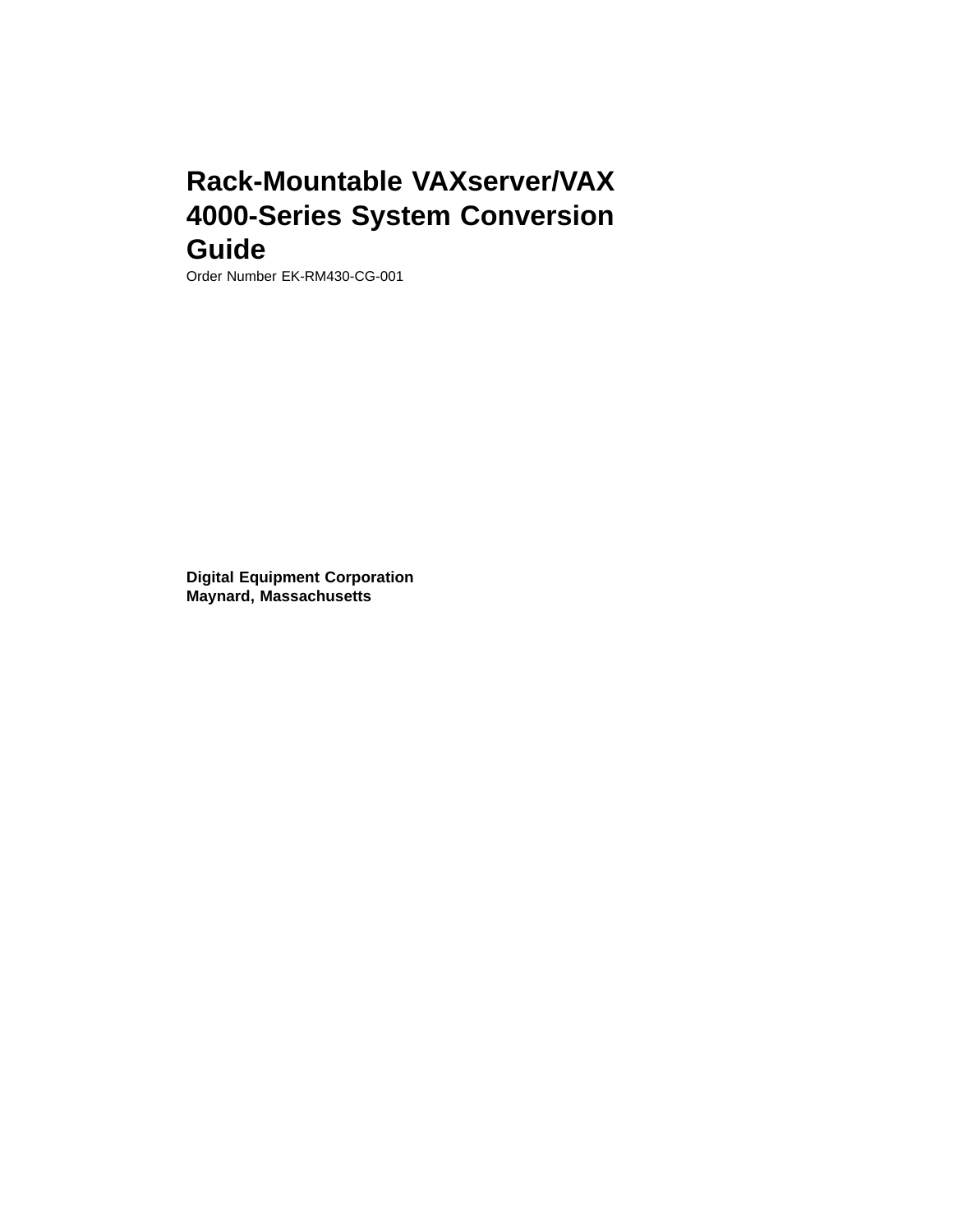#### **January 1992**

The information in this document is subject to change without notice and should not be construed as a commitment by Digital Equipment Corporation. Digital Equipment Corporation assumes no responsibility for any errors that may appear in this document.

Copyright © Digital Equipment Corporation 1992

All rights reserved.

Printed in U.S.A.

|              |               | The following are trademarks of Digital Equipment Corporation. |
|--------------|---------------|----------------------------------------------------------------|
| <b>DEC</b>   | <b>PDP</b>    | VAX                                                            |
| MicroVAX     | DSSI          | ThinWire                                                       |
| VAXcluster   | KDA           | <b>KLESI</b>                                                   |
| <b>DESTA</b> | <b>DECnet</b> | TK                                                             |
| VAXserver    |               | DIGITAL logo                                                   |

This document was prepared using VAX DOCUMENT, Version 2.0.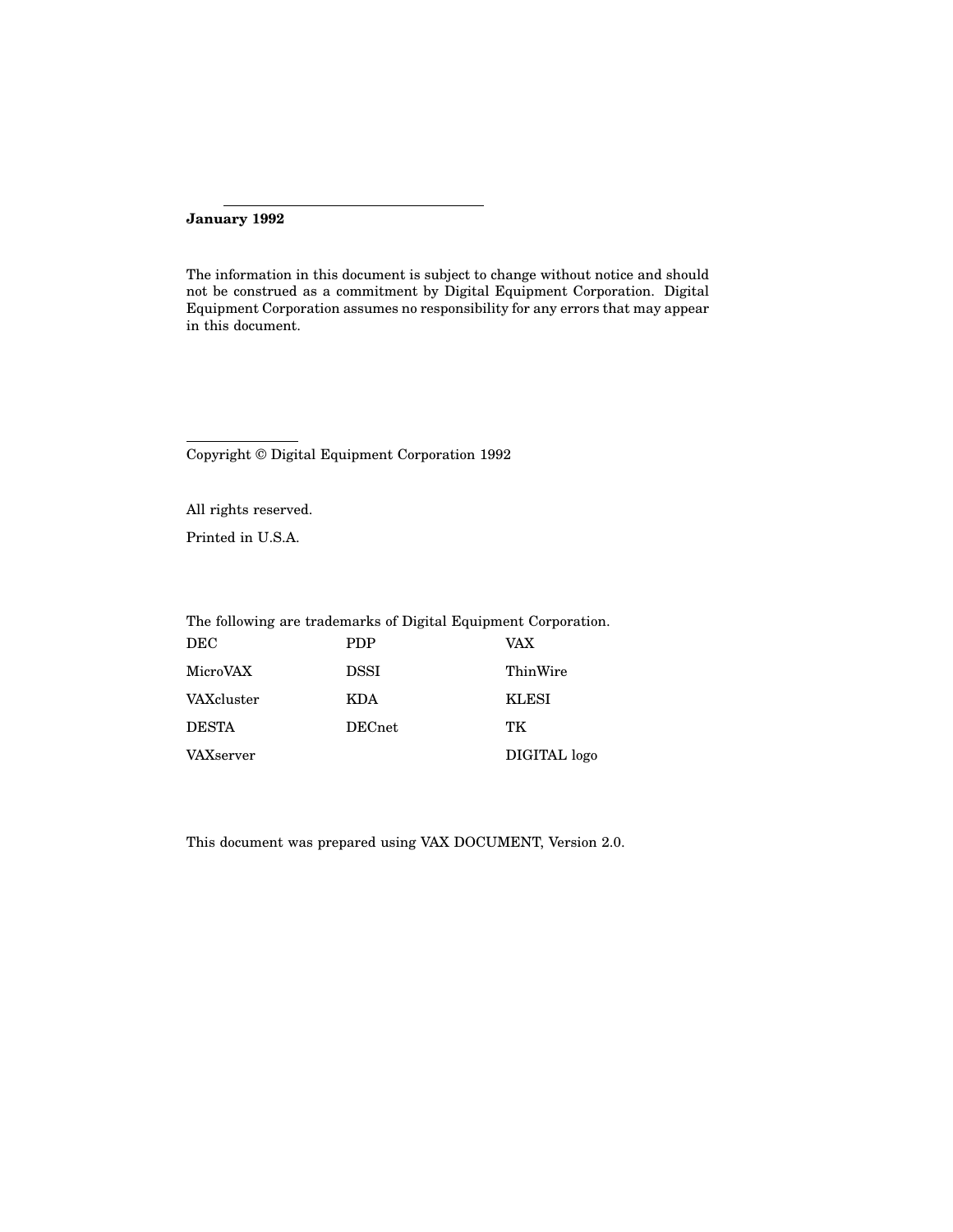# **Contents**

|     | Preface   | $\overline{\mathbf{V}}$                                         |
|-----|-----------|-----------------------------------------------------------------|
|     | Chapter 1 | Rack-Mountable VAX/VAXserver 4000-300 to<br>4000-500 Conversion |
| 1.1 |           |                                                                 |
| 1.2 |           |                                                                 |
| 1.3 |           |                                                                 |
| 1.4 |           |                                                                 |
| 1.5 |           | Removing and Replacing the BA441 Storage Backplane  1–10        |
|     |           | Appendix A Mandatory Module Return Procedure and<br>Forms       |
| A.1 |           |                                                                 |
| A.2 |           |                                                                 |
| A.3 |           | Customer Administrative Services (CAS) District Offices  A-13   |

Index

*iii*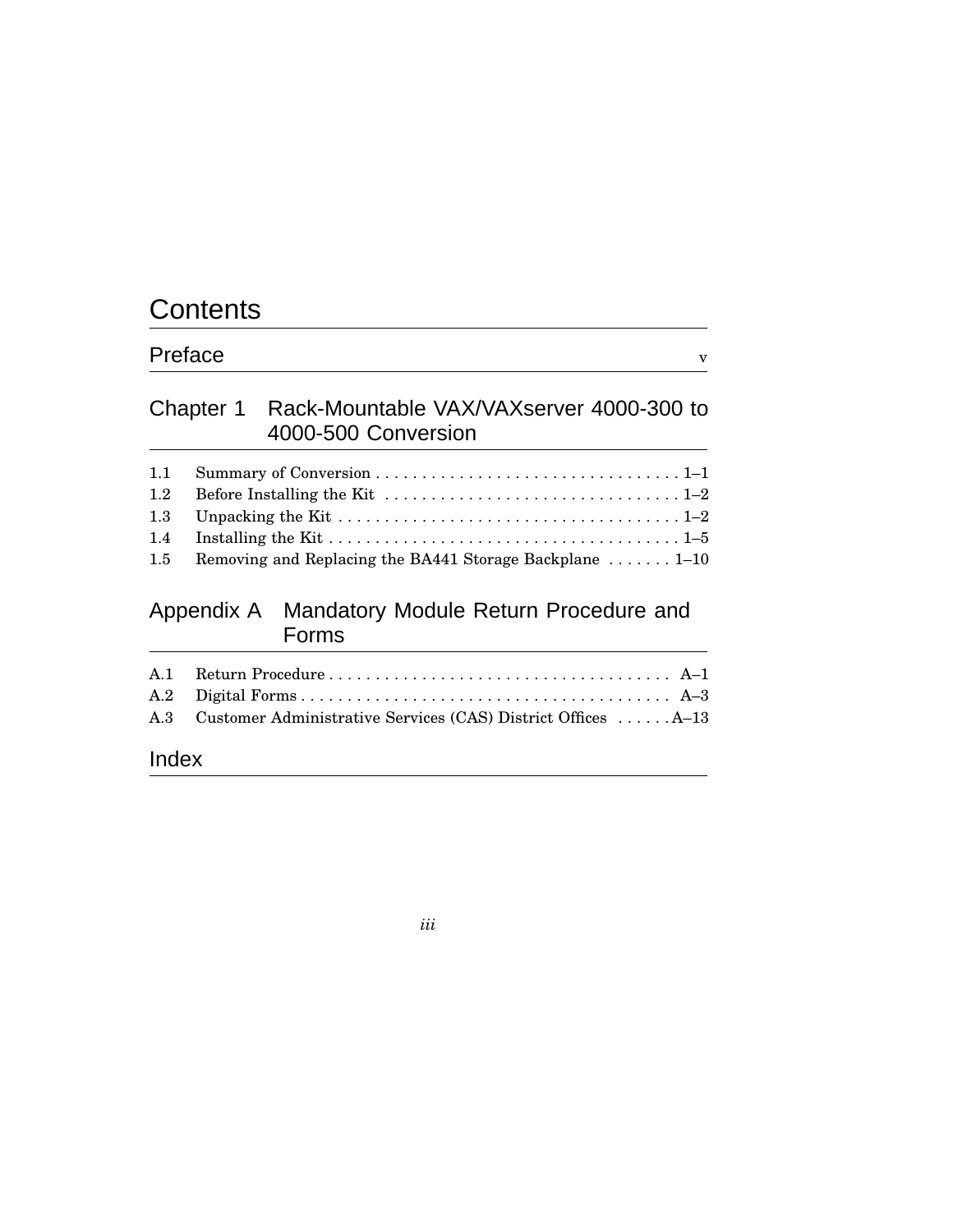# Figures

| <b>Tables</b> |                                                       |
|---------------|-------------------------------------------------------|
| $1 - 8$       |                                                       |
| $1 - 7$       | Storage Backplane Assembly Showing the DSSI, SCSI and |
| $1 - 6$       |                                                       |
| $1 - 5$       |                                                       |
| $1 - 4$       |                                                       |
| $1 - 3$       |                                                       |
| $1 - 2$       | Conversion Kit Software Contents 1–5                  |
| $1 - 1$       | Conversion Kit Hardware Contents 1–4                  |

*iv*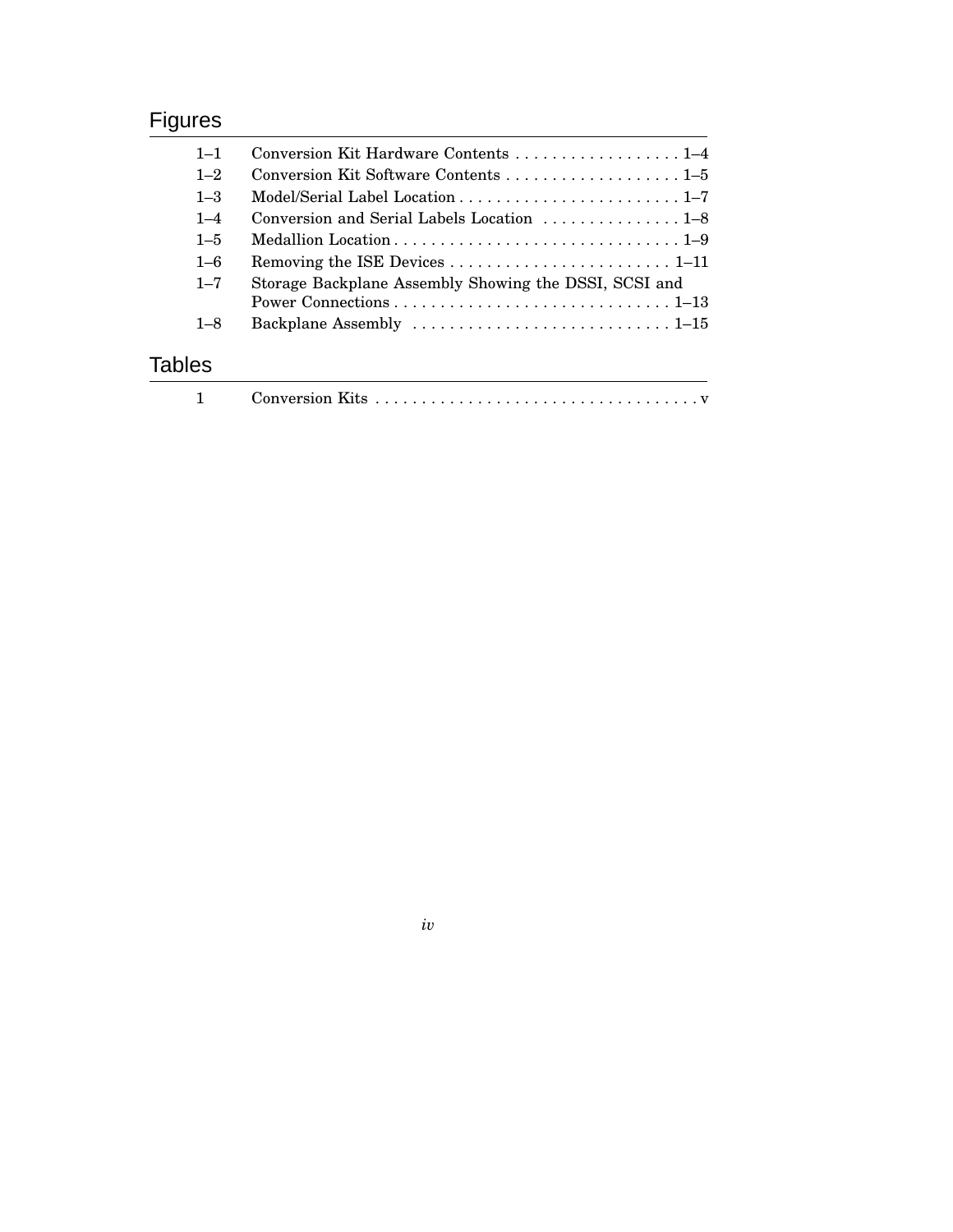# **Preface**

This conversion guide describes how to install the 680XL-XX (4000-500 upgrade kit) in the Rack-Mountable VAX/VAXserver 4000 Model 300 system.

## **Intended Audience**

This document is intended for Digital Services personnel and licensed self-maintenance customers.

# **Conversion Kits**

Table 1 lists the system (before conversion), the conversion kit number, and the upgrade (after conversion).

#### **Table 1: Conversion Kits**

| <b>System</b>                            | Conversion<br><b>Kit Number</b>                                                       | Upgrade                                                            |
|------------------------------------------|---------------------------------------------------------------------------------------|--------------------------------------------------------------------|
| Rack-Mountable<br>VAX/VAXserver 4000-300 | 680XL-AA, -AB, -AC, -AD,<br>$AE$ , $AF$ $-BA$ , $-BB$ , $-BC$ , $-BD$ ,<br>$-BE.$ -BF | Rack-<br>Mountable<br>VAX 4000-500<br><b>VAXserver</b><br>4000-500 |

*v*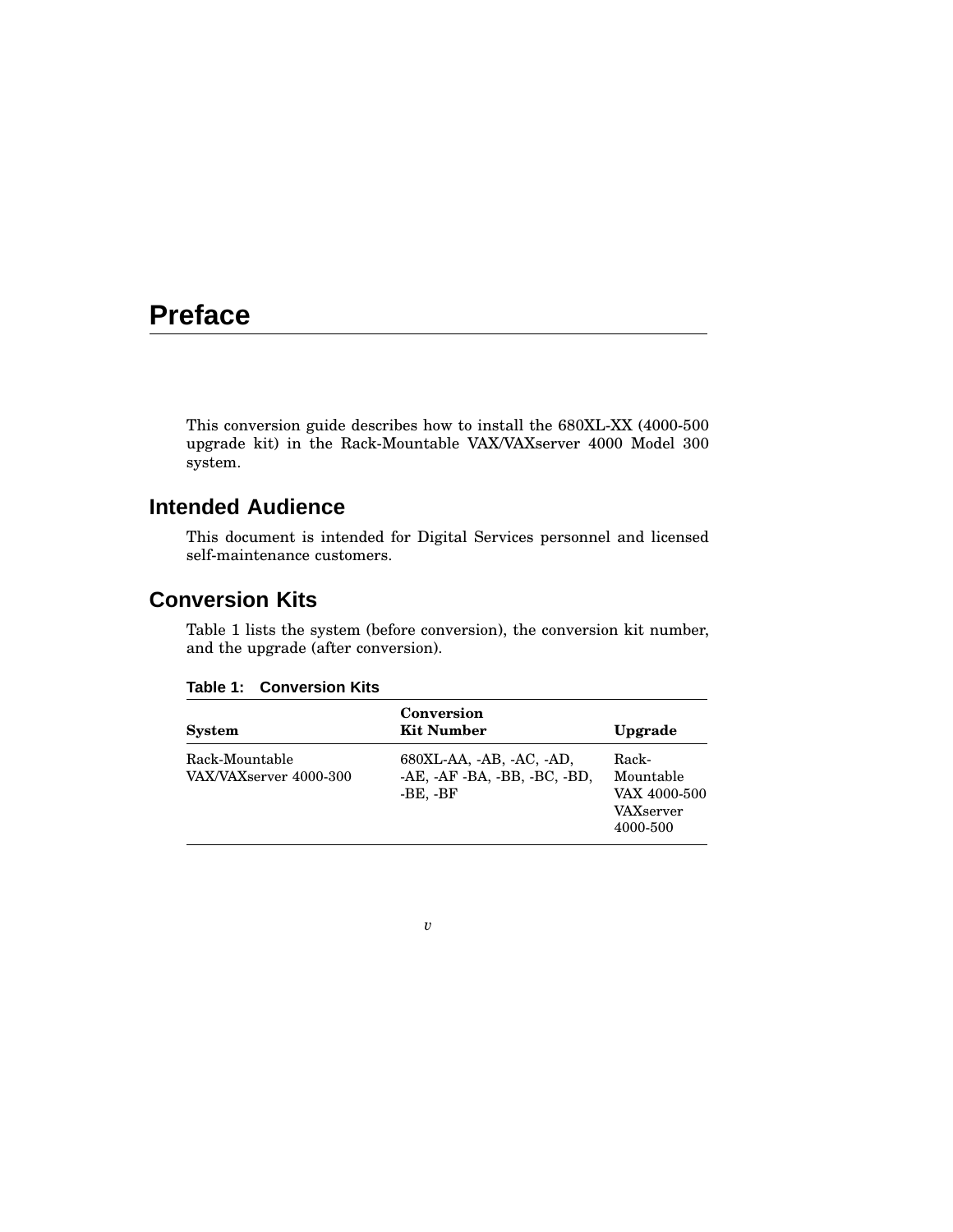## **Customer Responsibilities**

Customers should not install the conversion kit unless they are qualified self-maintenance customers. Only qualified maintenance personnel should perform the installation procedure. If you are not a qualified self-maintenance customer, call Digital Services to schedule a system conversion.

It is the customer's responsibility to perform a software backup before a Digital Services representative arrives at your site.

When the conversion is complete, return the old CPU module to Digital. Appendix A contains forms that need to be completed by the Digital Services representative and signed by the customer and Digital Services representative.

## **Digital Services Responsibilities**

The Digital Services representative should contact the customer to ensure that the customer's software is backed up before arriving at the site.

After installation of the conversion kit, the Digital Services representative must complete the following forms and remove them from this document by tearing them along the perforated line. The forms must be signed by the customer and the Digital Services representative. The following forms are in Appendix A:

- Digital Services Worksheet
- Installation Receipt–Customer Copy
- Installation Receipt–Digital Services Copy
- Return Material Checklist

The Digital Services representative should give the customer the signed Installation Receipt–Customer Copy. The representative should include the signed Installation Receipt–Digital Services Copy with the CPU module that is being returned to Digital to ensure the customer receives credit.

*vi*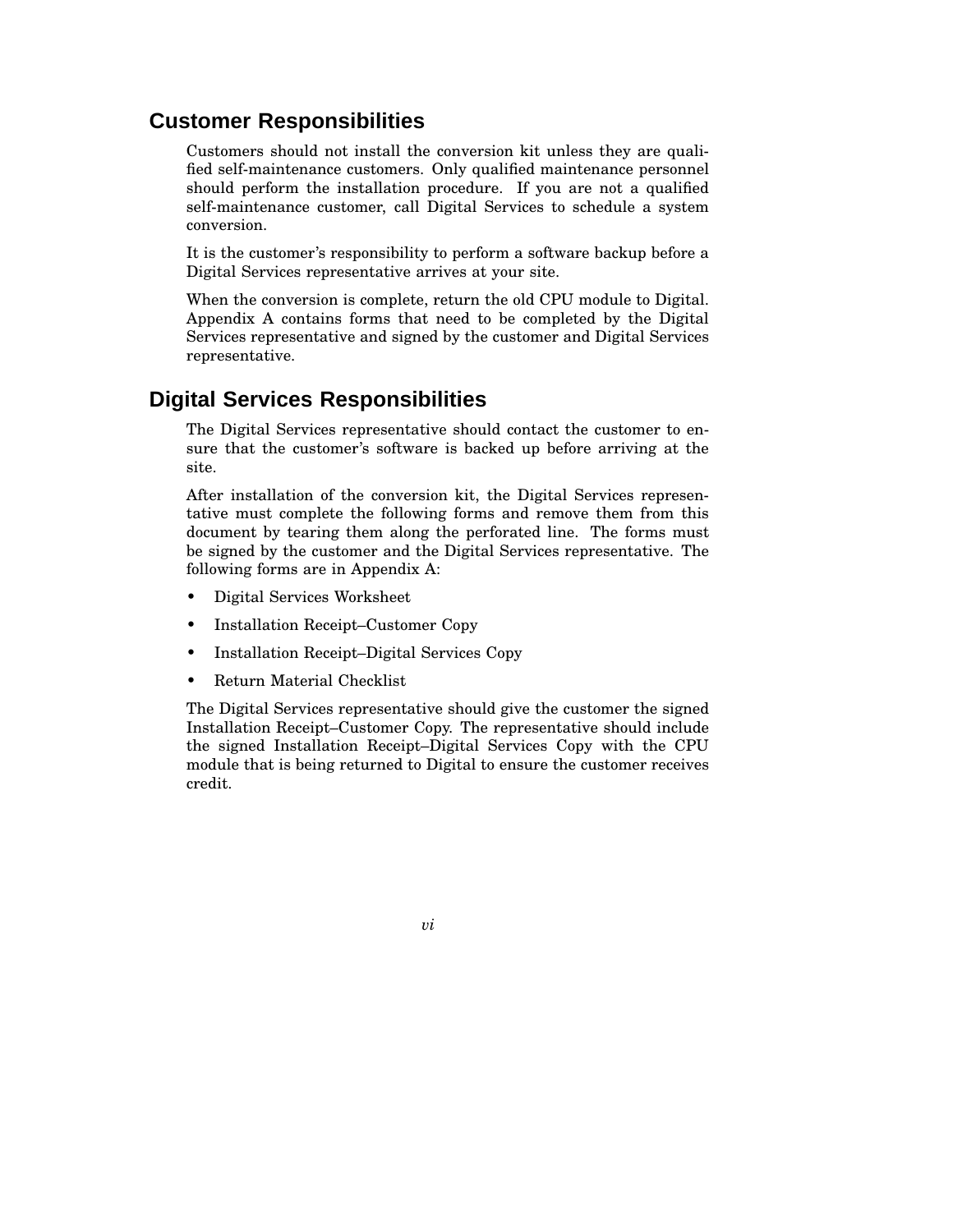# **Organization**

This document contains one chapter and one appendix:

- Chapter 1—Describes how to install the conversion kit 680XL-XX (4000-500 upgrade) in a Rack-Mountable VAX/VAXserver 4000-300 system.
- Appendix A—Contains forms for the return of the module and a list of the Customer Administrative Services (CAS) district offices.

The following conventions are used in this guide:

| Convention     | <b>Meaning</b>                                                      |
|----------------|---------------------------------------------------------------------|
| <b>CAUTION</b> | Provides information to prevent damage to equipment or<br>software. |
| <b>NOTE</b>    | Provides general information about the current topic.               |

## **Related Documents**

The following list contains related documents:

| <b>Documentation</b>                  | <b>Order Number</b> |
|---------------------------------------|---------------------|
| BA440/BA430 Enclosure Maintenance     | EK-348AB-MG         |
| KA670 CPU System Maintenance          | $EK-347AB-MG$       |
| KA680 CPU System Maintenance          | $EK-454AA-MG$       |
| VMS License Management Utility Manual | AA-LA33A-TE         |

*vii*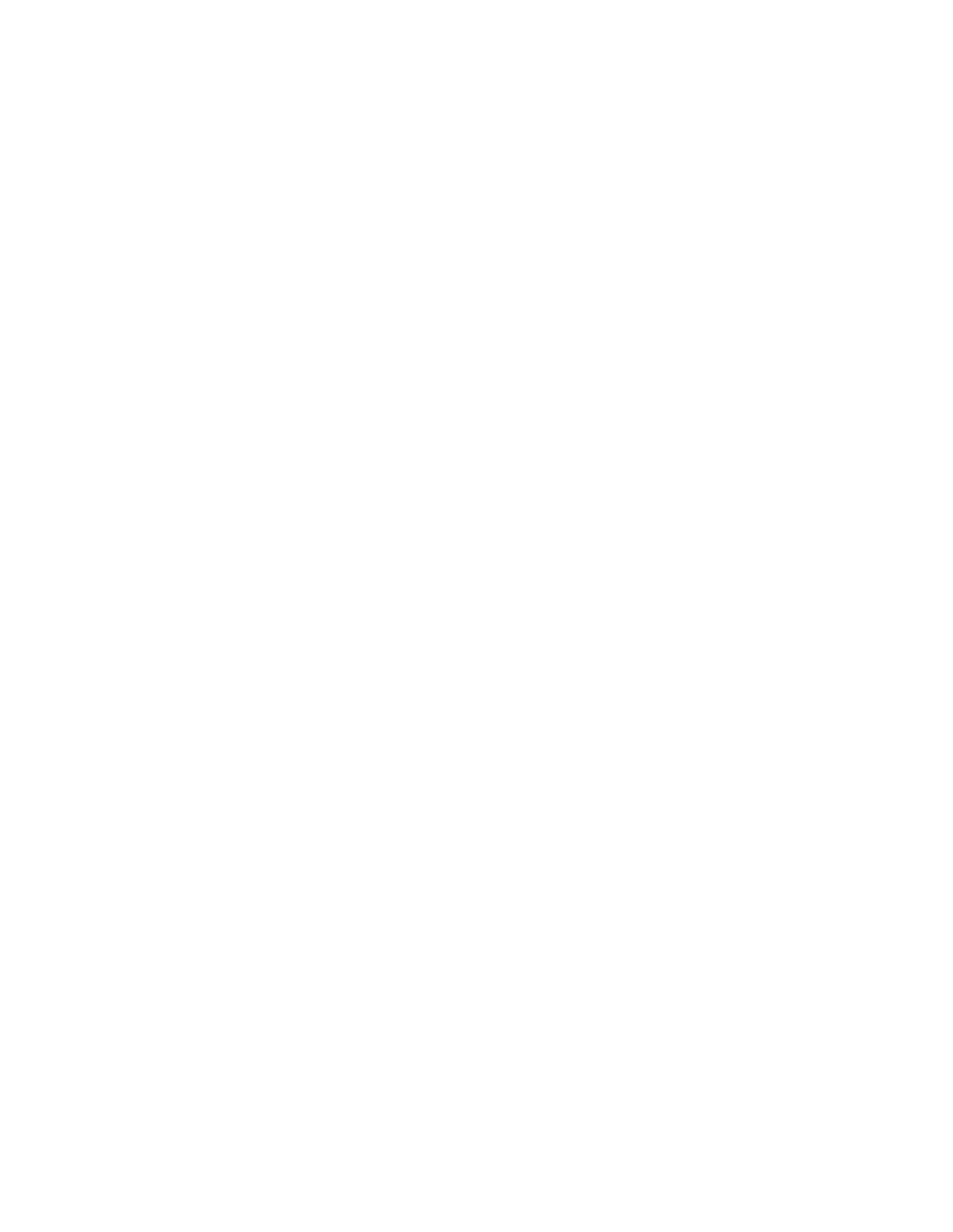# **Chapter 1**

# **Rack-Mountable VAX/VAXserver 4000-300 to 4000-500 Conversion**

This chapter describes how to convert a Rack-Mountable VAX 4000-300 system to a Rack-Mountable VAX 4000-500 system or a Rack-Mountable VAXserver 4000-300 system to a Rack-Mountable VAXserver 4000-500 system.

## **1.1 Summary of Conversion**

The tasks required to convert from a Rack-Mountable VAX/VAXserver 4000 Model 300 system to a Rack-Mountable VAX/VAXserver 4000 Model 500 system are summarized as follows. To begin the actual conversion, go to Section 1.3.

- 1. Unpack and verify the contents of the conversion kit.
- 2. Have the customer back up the system software.
- 3. Run the diagnostics to verify system operation.
- 4. Shut down the system and slide the system out of the cabinet.

#### **NOTE**

**If the conversion kit is one of the following variations, go to Section 1.5 and proceed with the system upgrade: -AA, -AB, -AC, -AD, -AE, -AF**

*Rack-Mountable VAX/VAXserver 4000-300 to 4000-500 Conversion 1–1*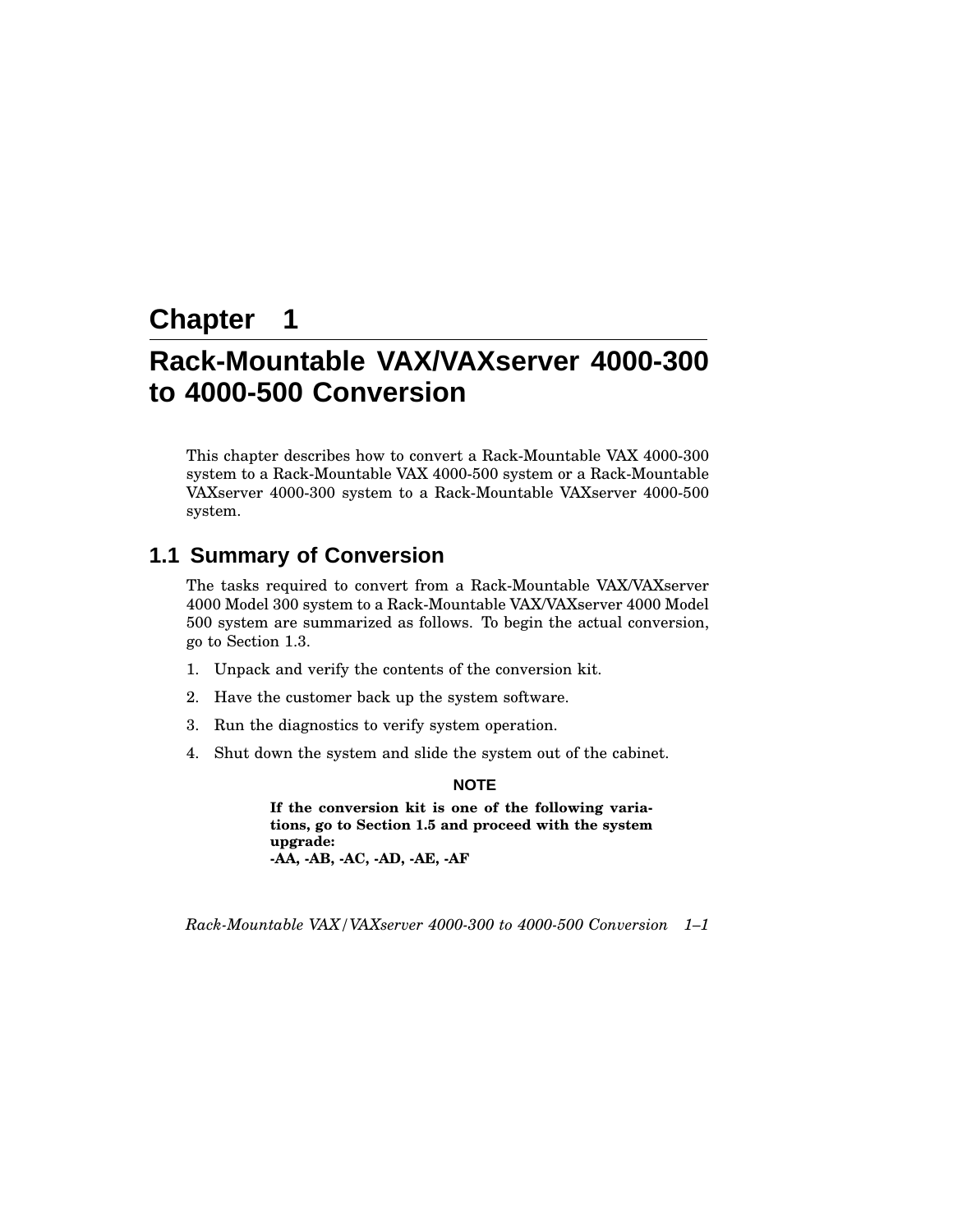**If the conversion kit is one of the following variations, continue with step 5: -BA, -BB, -BC, -BD, -BE, -BF**

For details on the following procedures see the applicable installation manual.

- 5. Open the H3604 console module and disconnect the CPU cables.
- 6. Remove the old CPU module and memory module (L4001-XX).
- 7. Install the new CPU module and memory module (L4004-XX).
- 8. Reconnect the CPU cable.
- 9. Close the H3604 console module.
- 10. Reconnect the H3604 external cable.
- 11. Install the new medallion and labels.
- 12. Run the diagnostics to verify system operation.
- 13. Have the customer verify that the system software loads and operates correctly.
- 14. Complete the forms in Appendix A.

## **1.2 Before Installing the Kit**

Before installing the kit:

- 1. Have the customer back up the system disk before Customer Services arrives. It is the customer's responsibility to back up the system disk.
- 2. Power up the system and run diagnostics to verify system operation.
- 3. Turn off the system power before installing the kit.

## **1.3 Unpacking the Kit**

To unpack the kit:

1. Make sure there is no external damage on the shipping container, such as dents, holes, or crushed corners.

*1–2 Rack-Mountable VAX/VAXserver 4000-300 to 4000-500 Conversion*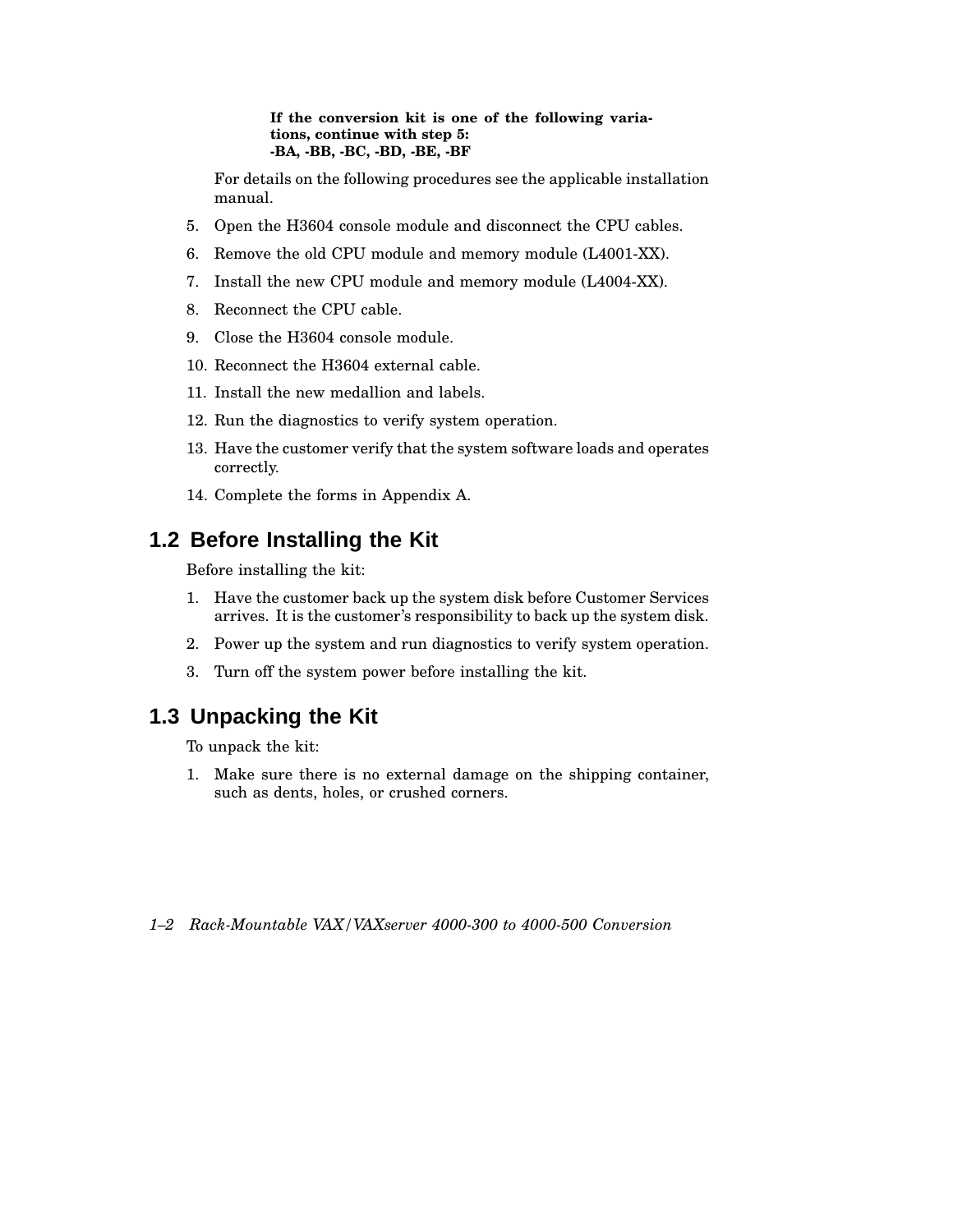2. Unpack the conversion kit and check its contents against the shipping invoice.

#### **CAUTION**

**Modules can be damaged by static discharge if an antistatic wrist strap and antistatic mat are not used during handling. The wrist strap and mat are in the antistatic kit in the Digital Services toolkit.**

Figure 1–1 lists the conversion kit contents for the following conversion kits:

- 680XL-AA
- 680XL-AB
- 680XL-AC
- 680XL-AD
- 680XL-AE
- 680XL-AF
- 680XL-BA
- 680XL-BB
- 680XL-BC
- 680XL-BD
- 680XL-BE
- 680XL-BF

*Rack-Mountable VAX/VAXserver 4000-300 to 4000-500 Conversion 1–3*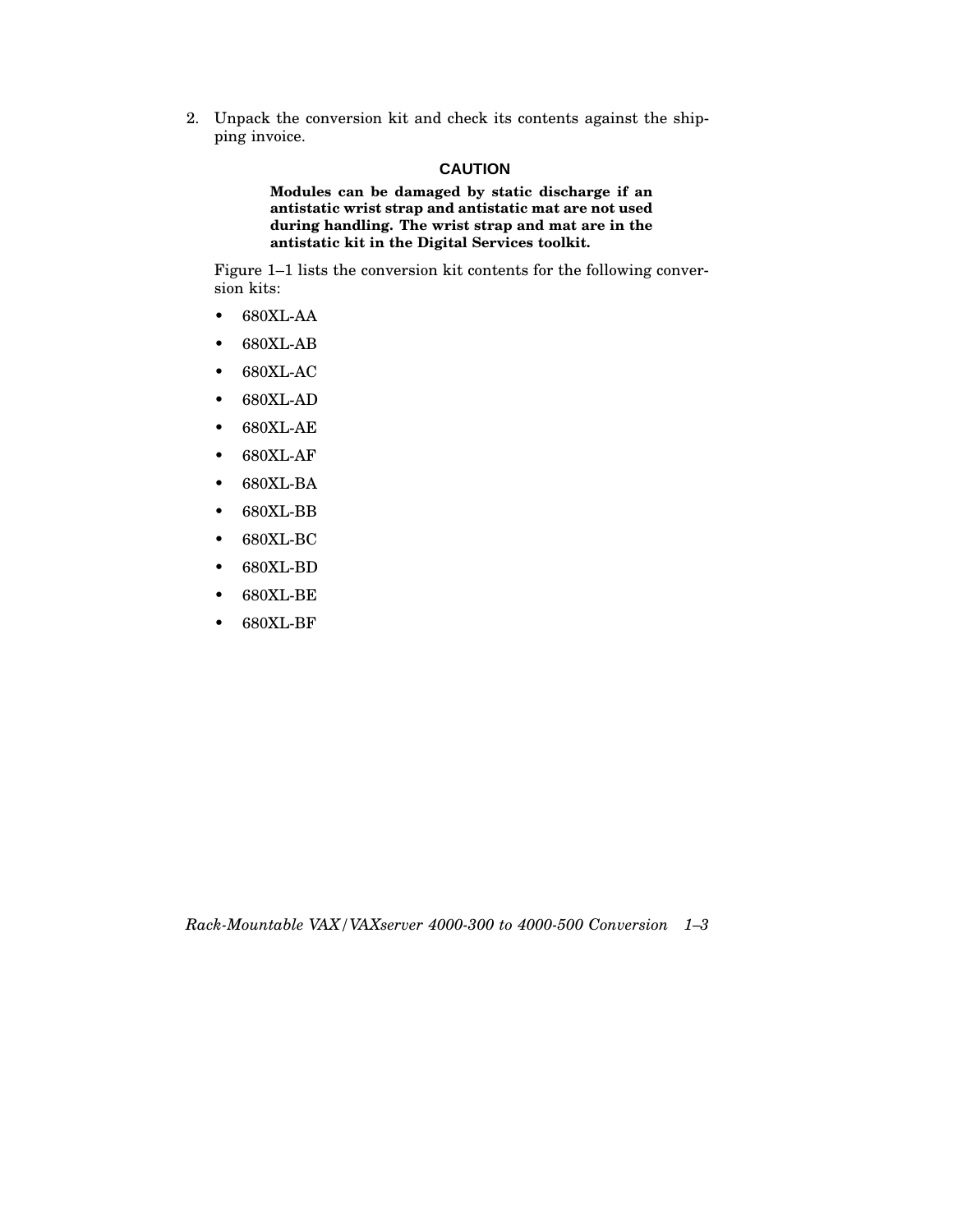### **Figure 1–1: Conversion Kit Hardware Contents**

| <b>Description</b>      | <b>Part Number</b> | -AA | $-AB$ | $-AC$ |   | -AD -AE -AF |   | -BA | -BB | $-BC$ | -BD | -BE | $-BF$   |
|-------------------------|--------------------|-----|-------|-------|---|-------------|---|-----|-----|-------|-----|-----|---------|
| <b>NVAX CPU Module</b>  | L4002-BA           | X   | x     | x     | X | X           | X | X   | X   | X     | x   | X   | x       |
| 64MB DRAM Array         | MS690-CA           | X   |       | X     |   |             |   | x   |     | X     |     |     |         |
| 128MB DRAM Array        | MS690-DA           |     | X     |       | X |             |   |     | X   |       | x   |     |         |
| <b>Conversion Label</b> | 36-15946-00        | X   | X     | X     | X | X           | X | X   | X   | X     | X   | X   | x       |
| Module Number Label     | 36-26883-C3        | X   | X     | X     | X | X           | X | X   | x   | X     | X   | x   | X       |
| Logo/Model Label        | 36-35523-11        | X   | X     | X     | X | X           | X | X   | X   | X     | X   | X   | x       |
| Storage Backplane       | 70-28602-02 (B01)  | x   | X     | X     | X | X           | X |     |     |       |     |     |         |
| Medallion               | 74-41672-11        | X   | x     | X     | X | X           | X | X   | X   | X     | X   | x   | x       |
| Color Strip             | 74-40914-01        | X   | x     | X     | X | X           | X | X   | X   | X     | X   | x   | x       |
| <b>Conversion Guide</b> | EK-RM430-CG        | X   | X     | X     | X | X           | X | X   | X   | X     | X   | X   | X       |
| VAX 4000 Doc Kit        | QZ-K42AA-GZ        | X   | X     | X     | X | X           | X | X   | x   | X     | X   | X   | X       |
|                         |                    |     |       |       |   |             |   |     |     |       |     |     | CS-8954 |

**Note**

**The system must have VMS Version 5.5 or higher to support all of the 680XL-XX upgrades. Also, the system must have a Revision B01 or higher of the storage backplane (70-28602-02) to support all 680XL-XX upgrades.**

Figure 1–2 lists the conversion kit software contents.

*1–4 Rack-Mountable VAX/VAXserver 4000-300 to 4000-500 Conversion*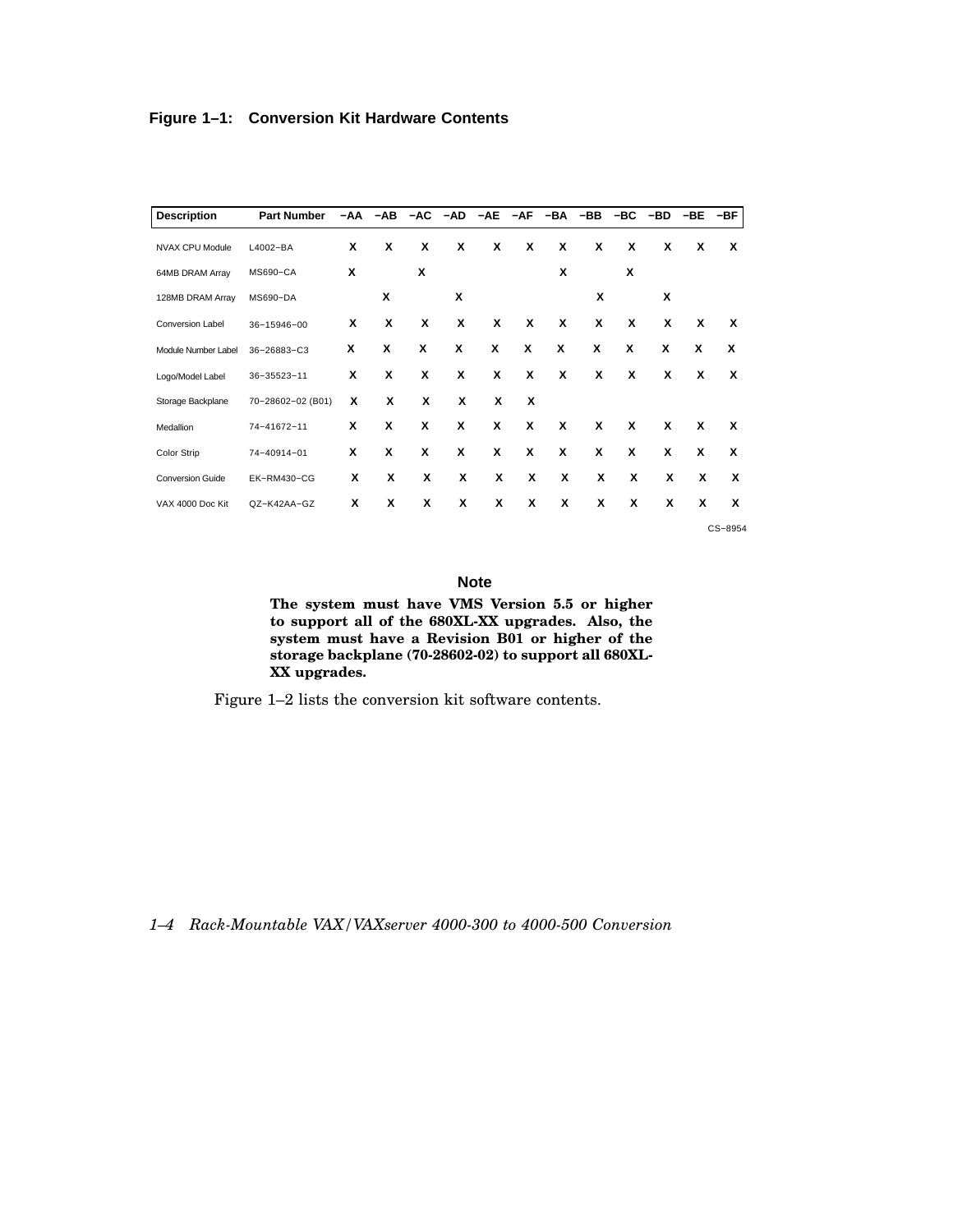#### **Figure 1–2: Conversion Kit Software Contents**

| <b>Description</b>    | Part Number -AA -AB -AC -AD -AE -AF -BA -BB |   |   |   |   |   |   |          |   |   | $-BC$ $-BD$ $-BE$ $-BF$ |   |         |
|-----------------------|---------------------------------------------|---|---|---|---|---|---|----------|---|---|-------------------------|---|---------|
| VMS Base (FAS)        | QL-OO1AR-TB                                 |   |   | x | х |   | x |          |   | x | x                       |   |         |
| VMS 40 User           | QL-OO1AR-TD                                 | x | X |   |   | x |   | <b>X</b> | x |   |                         | х |         |
| <b>DECnet Endnode</b> | QL-DO4AR-GD                                 | x | x |   |   | X |   | x        | x |   |                         | x |         |
| <b>DECnet F/F</b>     | QL-DO5AR-GB                                 |   |   | x | х |   | X |          |   | x | x                       |   | x       |
| VAXcluster            | QL-VBRAR-GB                                 |   |   | x | x |   | X |          |   | x | x                       |   | X       |
|                       |                                             |   |   |   |   |   |   |          |   |   |                         |   | CS-8953 |

- 3. Unpack the CPU module and memory modules and place them on the grounded antistatic mat.
- 4. Save the packing material for returning the old module to Digital.
- 5. If any item is missing or damaged:
	- Contact the customer's sales representative.
	- Contact the customer's delivery agent.

## **1.4 Installing the Kit**

The CPU and memory modules have ratchet ejector handles to ensure a snug fit against the system's backplane.

To install the conversion kit:

- 1. Turn off the power switch on the front bezel and release the four captive screws. Pull the chassis out.
- 2. Put on the grounded wrist strap and attach the alligator clip to the system's chassis.
- 3. Open the H3604 console module. Note the position of the internal cable connected to the module. Carefully disconnect the internal cable.
- 4. Remove the old CPU module and all memory modules and install the new CPU module and memory modules.

*Rack-Mountable VAX/VAXserver 4000-300 to 4000-500 Conversion 1–5*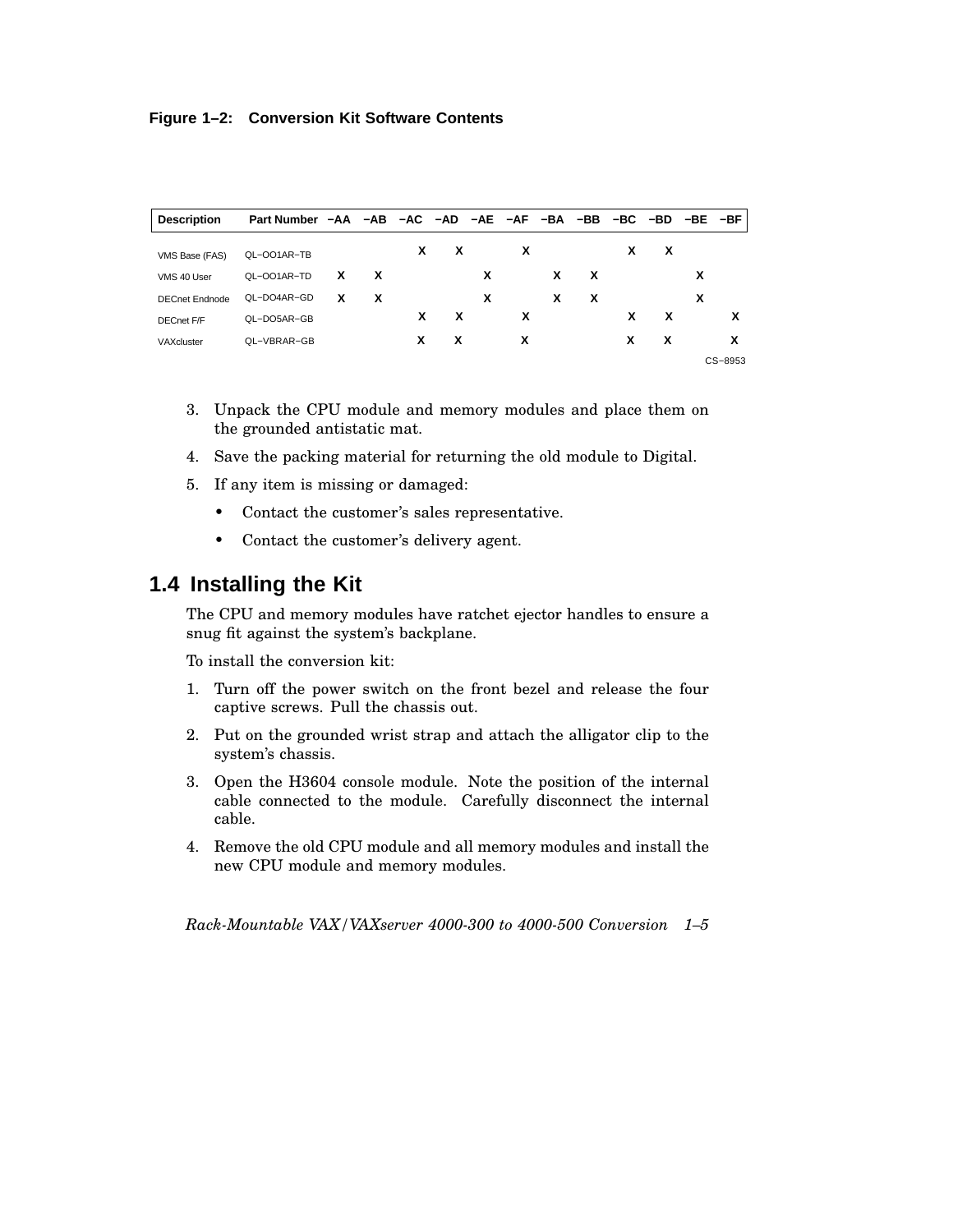- 5. Reconnect the internal cable to the CPU module. Close and lock the H3604 console module.
- 6. Attach the new CPU label on the depression on the right-most side of the H3604 console module panel (see Figure 1–3).
- 7. Attach the new memory label to the depression on the left-most side of the H3604 console module panel.

*1–6 Rack-Mountable VAX/VAXserver 4000-300 to 4000-500 Conversion*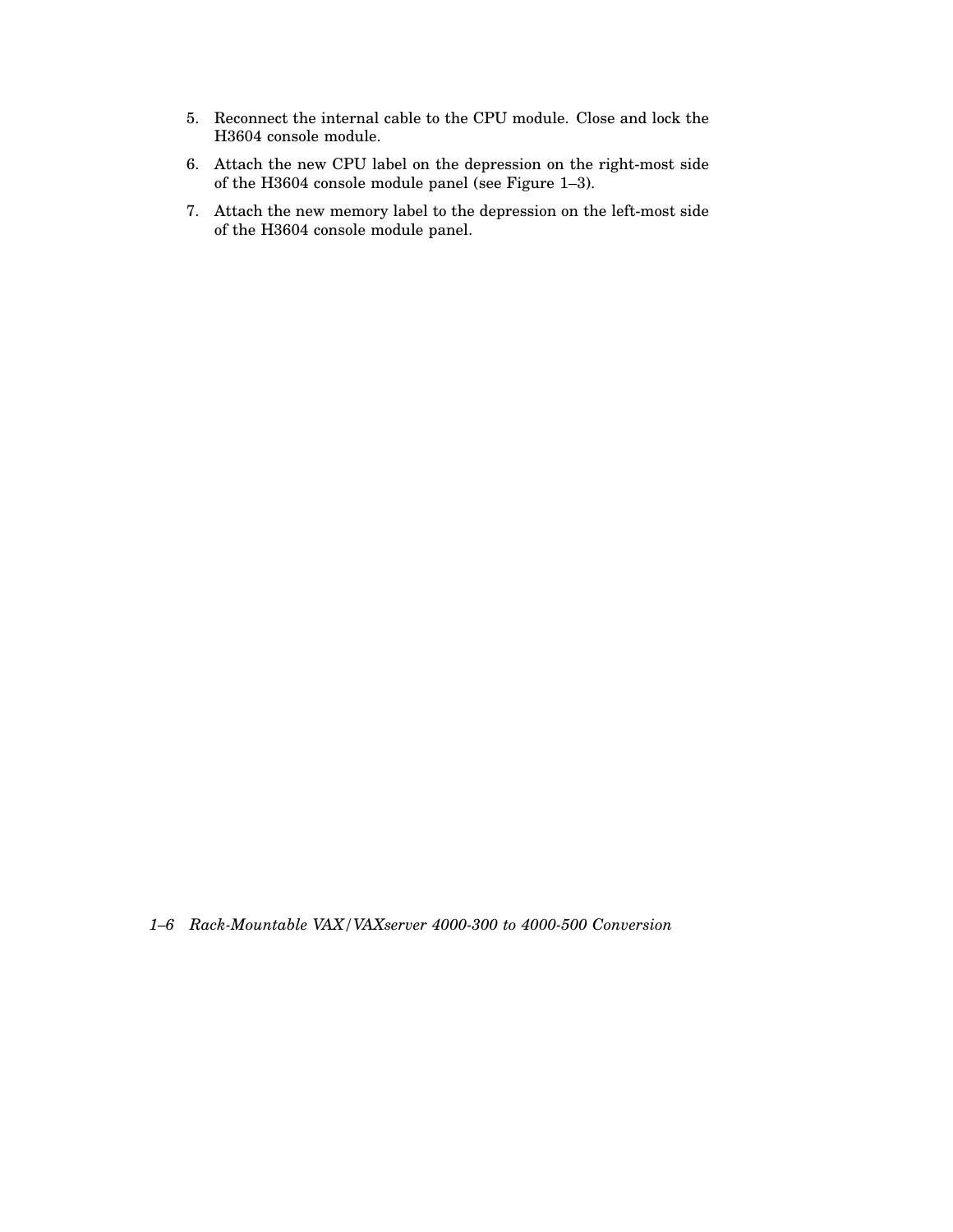**Figure 1–3: Model/Serial Label Location**



- 8. Power up the system and run the system diagnostics to verify system operation.
- 9. Attach the new model/serial label to the right of the existing model /serial label on the right side of the system chassis (see Figure 1–4).

*Rack-Mountable VAX/VAXserver 4000-300 to 4000-500 Conversion 1–7*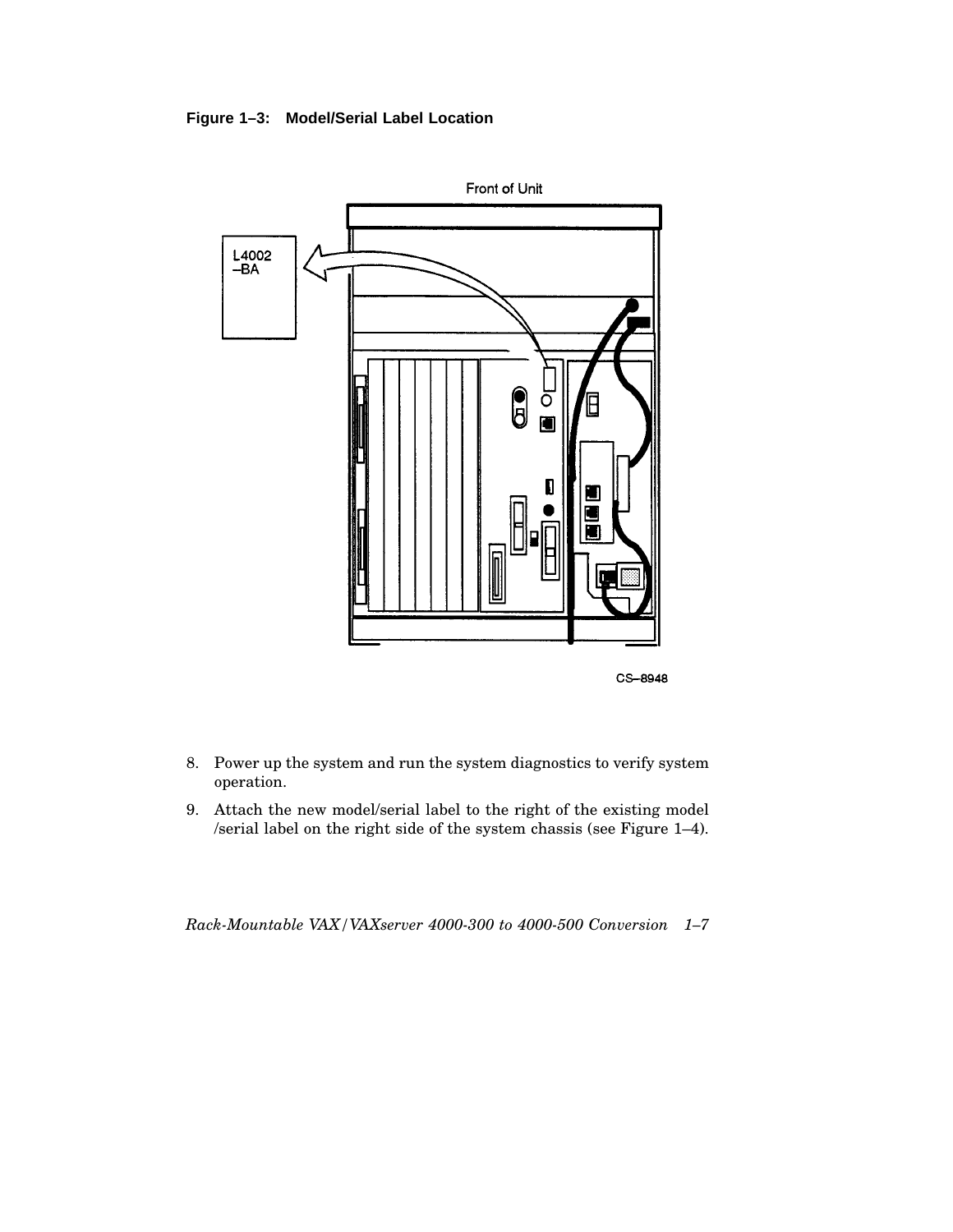10. Attach the new conversion label above the new model/serial label (see Figure 1–4).

### **Figure 1–4: Conversion and Serial Labels Location**



11. Remove the old medallion and color strip by using a flat-blade screwdriver to lift it off the front panel (see Figure 1–5).

*1–8 Rack-Mountable VAX/VAXserver 4000-300 to 4000-500 Conversion*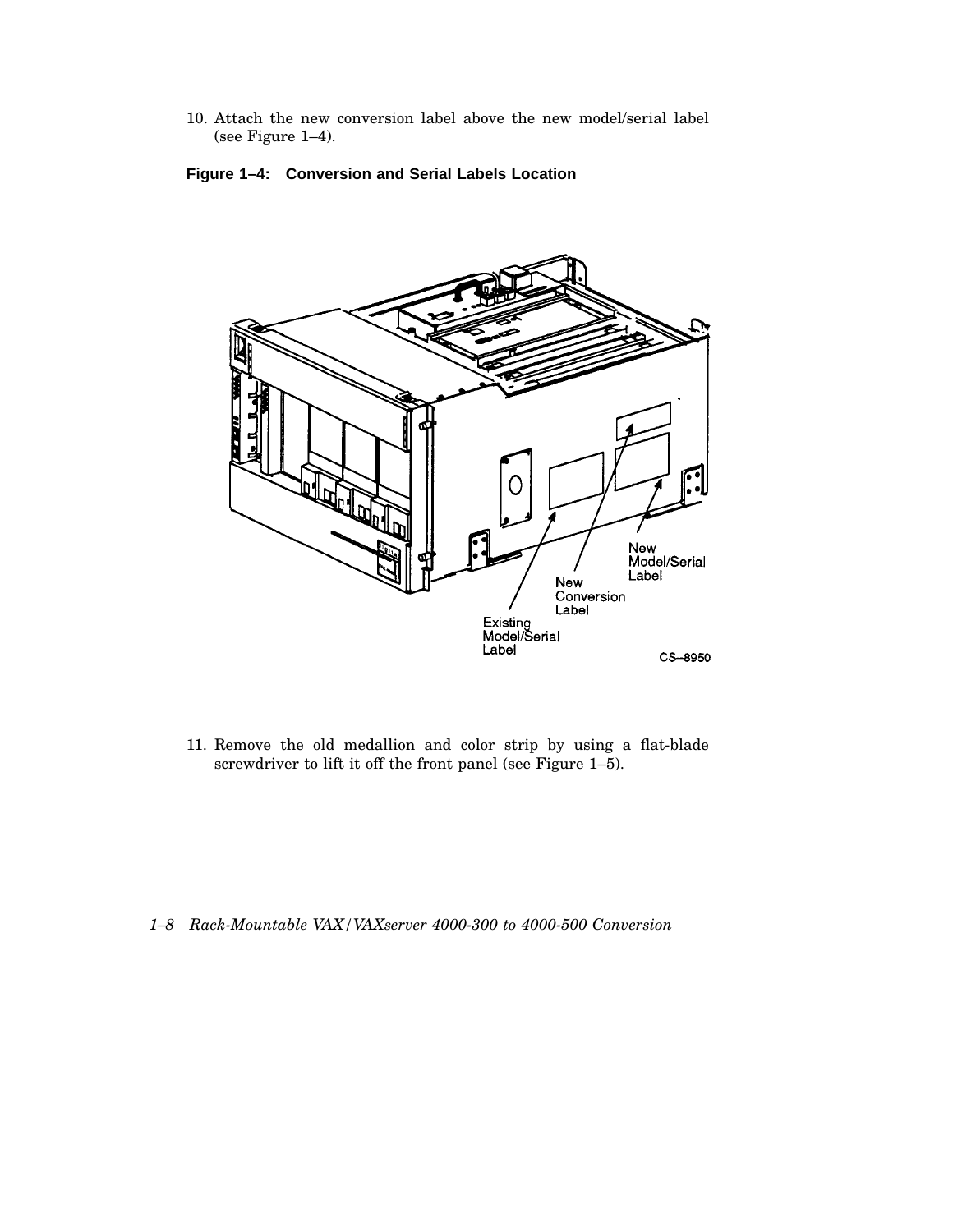**Figure 1–5: Medallion Location**



CS-8951

- 12. Install the new medallion.
- 13. Have the customer reinstall the system backup information.
- 14. Complete the forms in Appendix A.

*Rack-Mountable VAX/VAXserver 4000-300 to 4000-500 Conversion 1–9*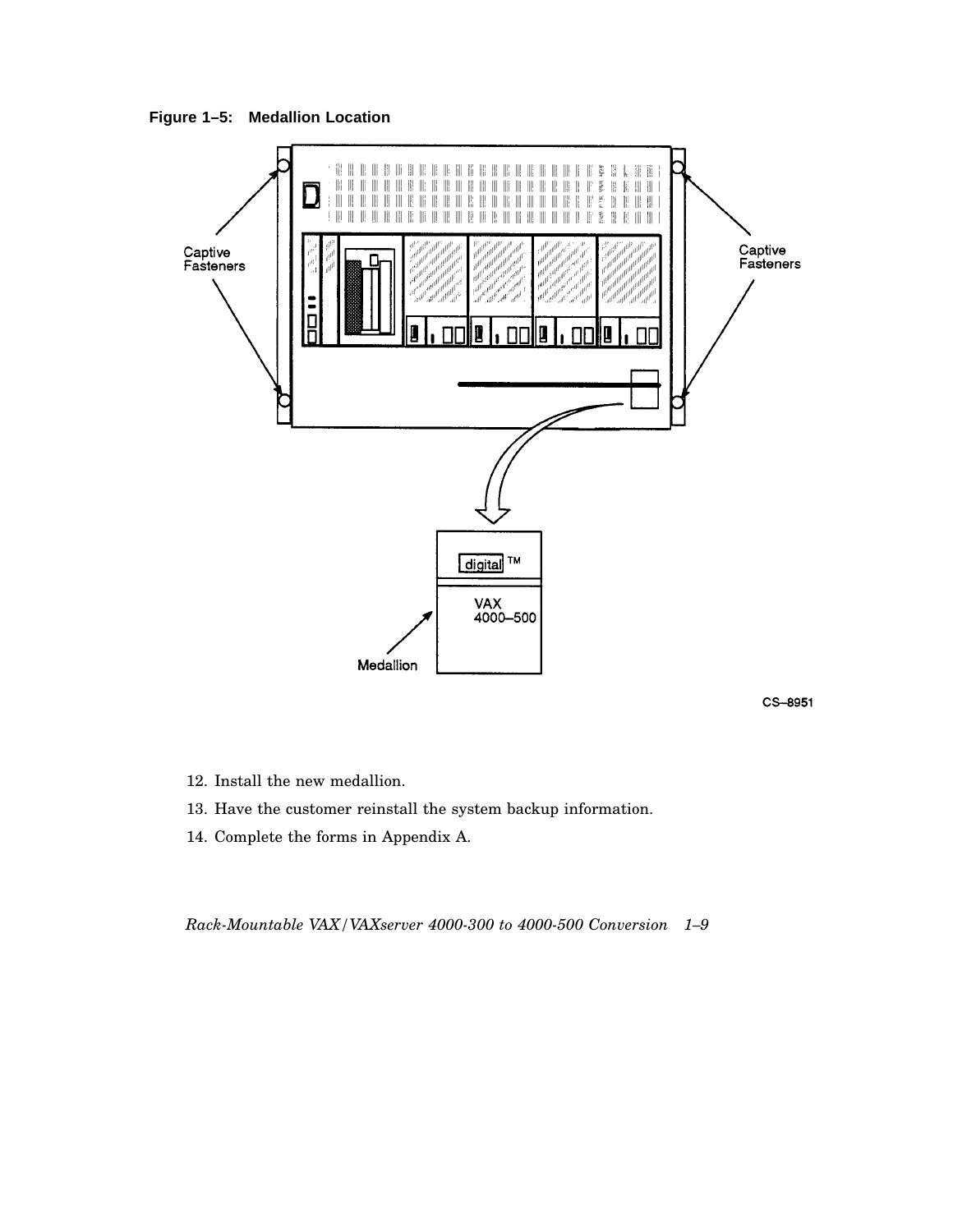## **1.5 Removing and Replacing the BA441 Storage Backplane**

This section describes the removal and replacement procedures for the BA441 storage backplane (70-28602-02).

#### **Removal Procedure**

Perform the steps in the following procedure to remove the storage backplane assembly from the chassis:

- 1. Turn the main ON/OFF power switch to OFF and disconnect the power cord from the wall receptacle.
- 2. Release the two captive fasteners on each side of the front bezel that secure the chassis to the cabinet rails (see Figure 1-5).
- 3. Remove two  $10-32 \times 1/2$  inch screws from the top of the chassis bezel.
- 4. Remove two 10-32 x 1/2 inch screws from the bottom of the chassis bezel.
- 5. Remove the chassis bezel.
- 6. Loosen the captive 6-32 x 3/8 inch screw securing each of the integrated storage equipment (ISE) bezels (some may be blank bezel covers).

#### **NOTE**

**Be sure to note the bus identification number of each ISE before removing the cover. Each ISE device must be installed in its correct slot. Leave the cables connected to the ISE front panels to keep the appropriate ID plug with the correct ISE.**

- 7. Remove the ISE bezels (see Figure 1–6).
- 8. Loosen the two captive screws that secure the ISE device to the chassis.
- 9. Remove all ISE devices and set aside on a clear work surface. Identify each ISE device for proper reinstalled location.
- 10. If a TK70 tape drive is installed, slide the device part way out and reach in through the top of the chassis and remove the control cable by pressing the two connector locking tabs. Move the cable to the rear.
- *1–10 Rack-Mountable VAX/VAXserver 4000-300 to 4000-500 Conversion*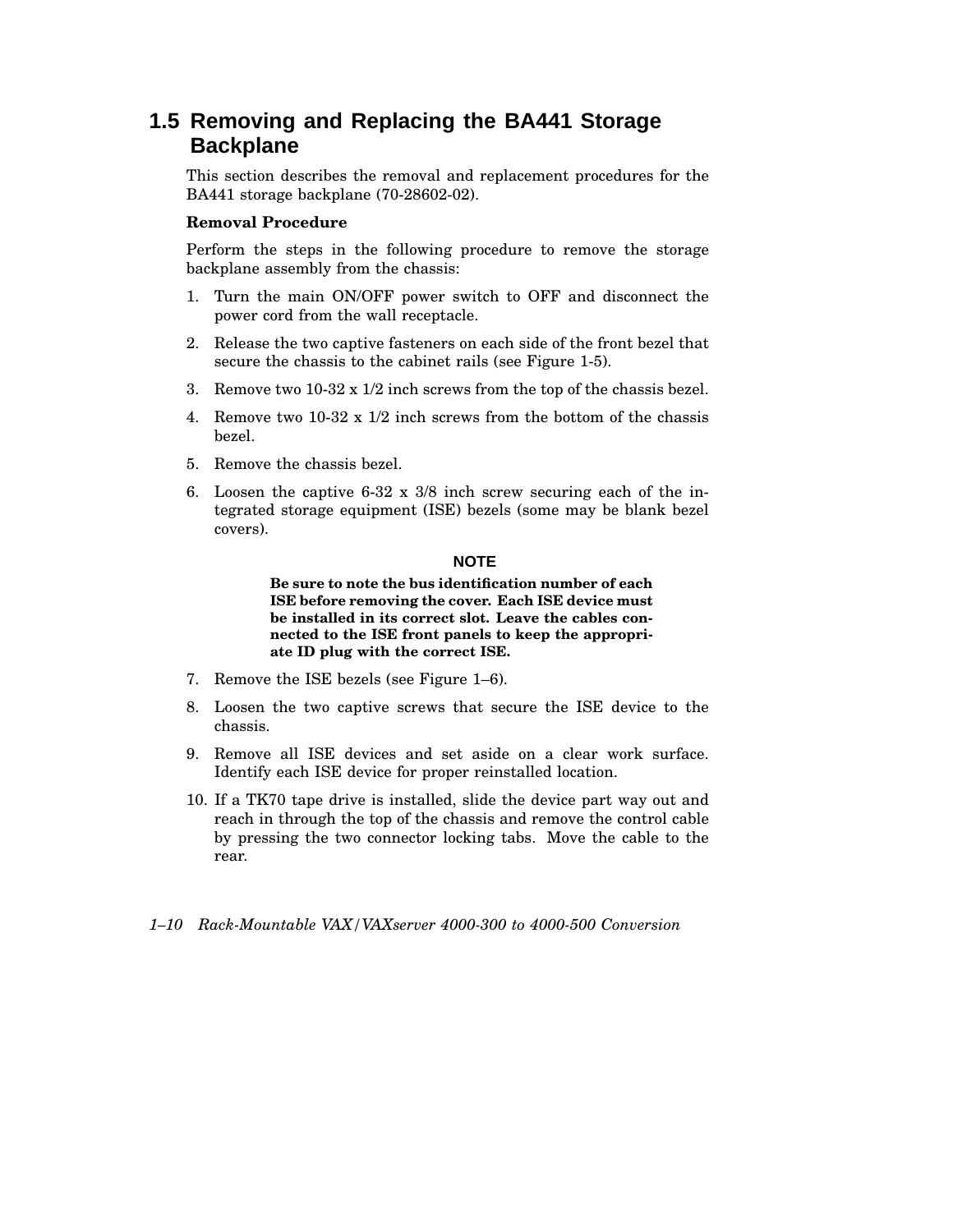11. Slide the TK70 tape drive out and set it aside on a clear work surface.





### CS-8934

### **CAUTION**

**When removing cables from the backplane assembly, label the cables and connectors to ensure their correct replacement.**

12. Remove the two DSSI and two SCSI cables from the storage backplane (see Figure 1–7).

*Rack-Mountable VAX/VAXserver 4000-300 to 4000-500 Conversion 1–11*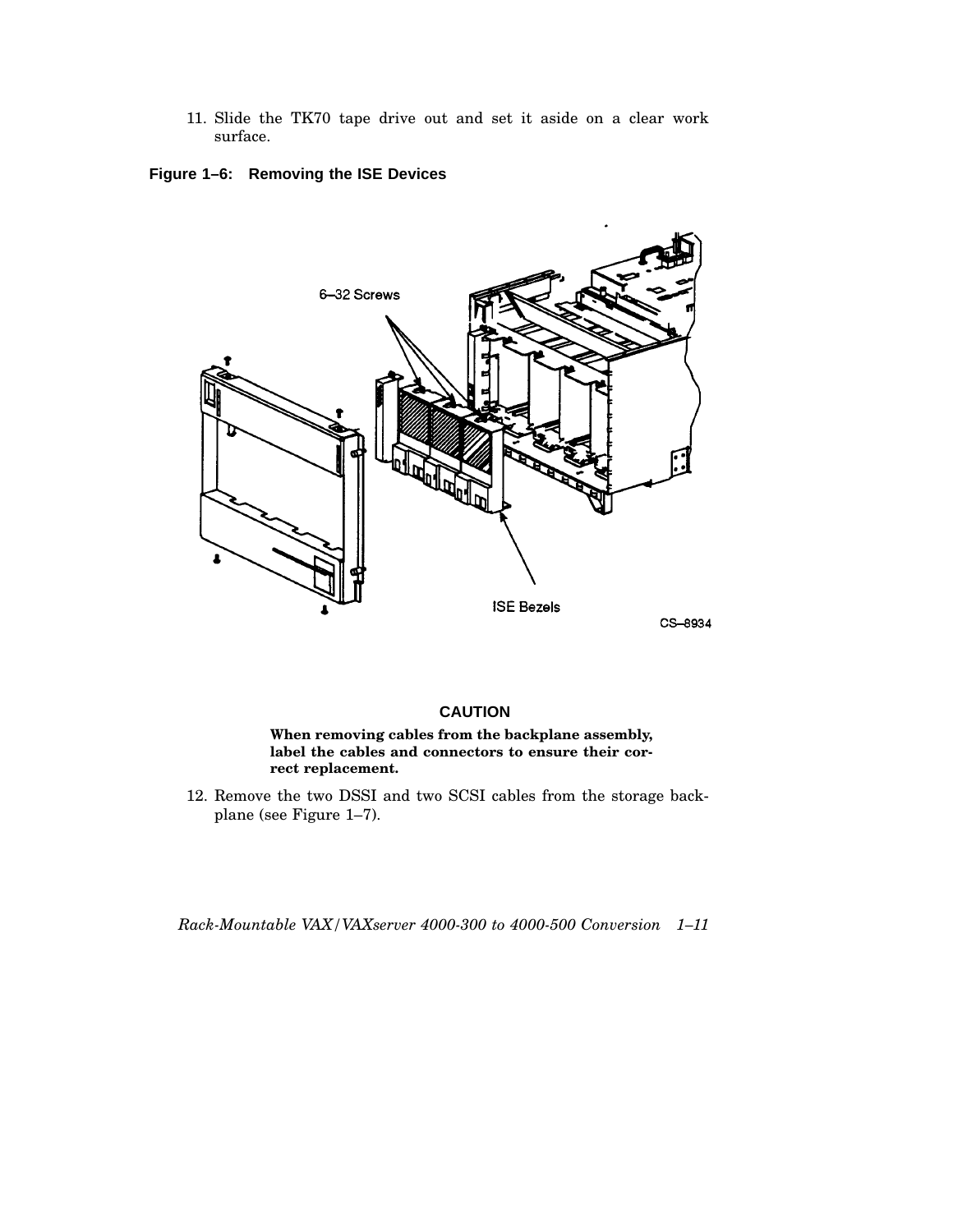#### **CAUTION**

**When removing the storage backplane assembly, be sure that all connector extractors will not be interfering with the side of the chassis as the storage backplane is removed from the chassis.**

13. Unplug the four power connectors from the storage backplane (pull the cables down and away from the storage backplane). See Figure 1–7.

*1–12 Rack-Mountable VAX/VAXserver 4000-300 to 4000-500 Conversion*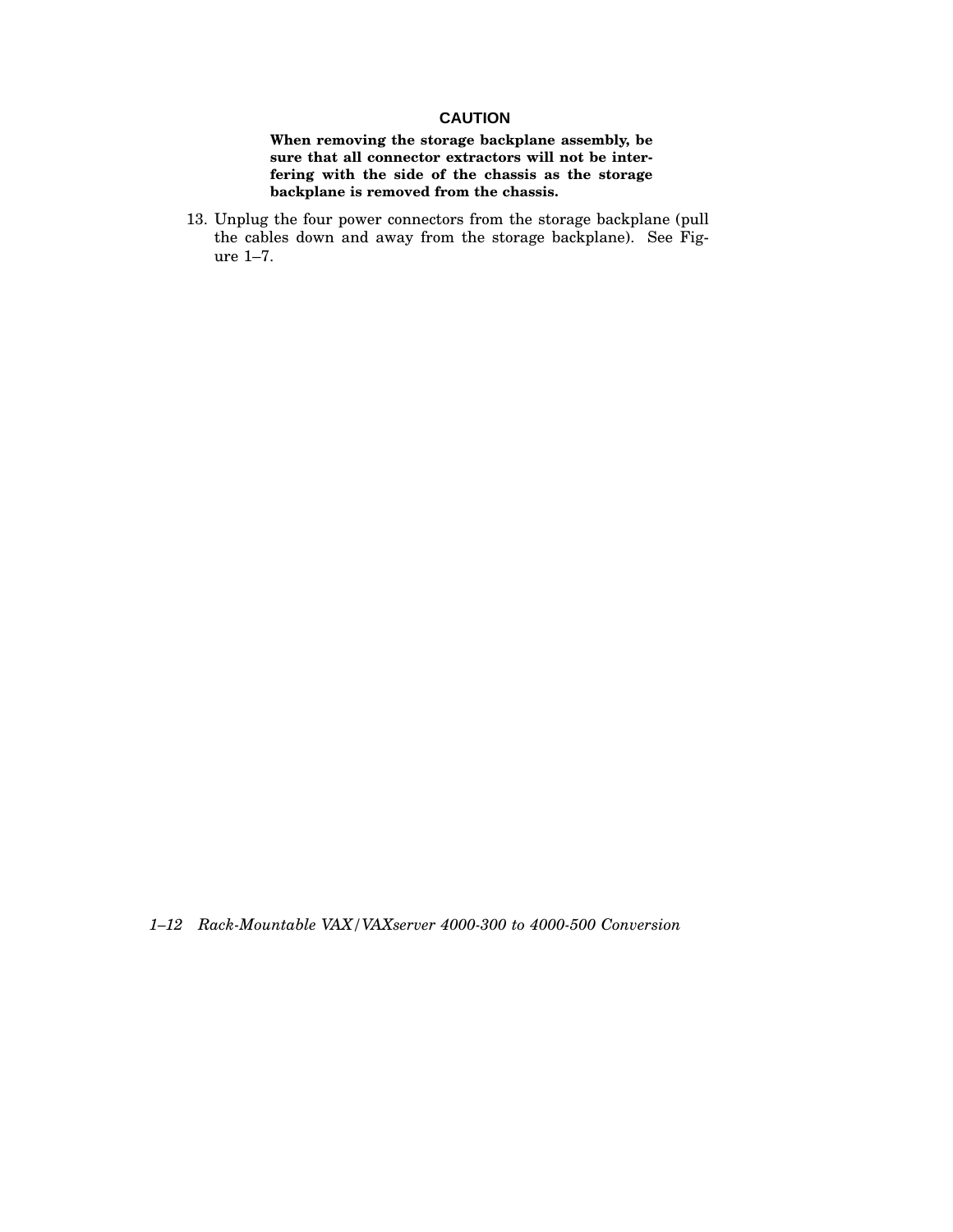

**Figure 1–7: Storage Backplane Assembly Showing the DSSI, SCSI and Power Connections**

- 14. Pull the chassis forward to the lock position.
- 15. Remove the metal plug button from the side of the storage backplane assembly (see Figure 1–8).
- 16. Remove the two 6-32 x 3/8 inch screws from the storage backplane assembly cover panel.

*Rack-Mountable VAX/VAXserver 4000-300 to 4000-500 Conversion 1–13*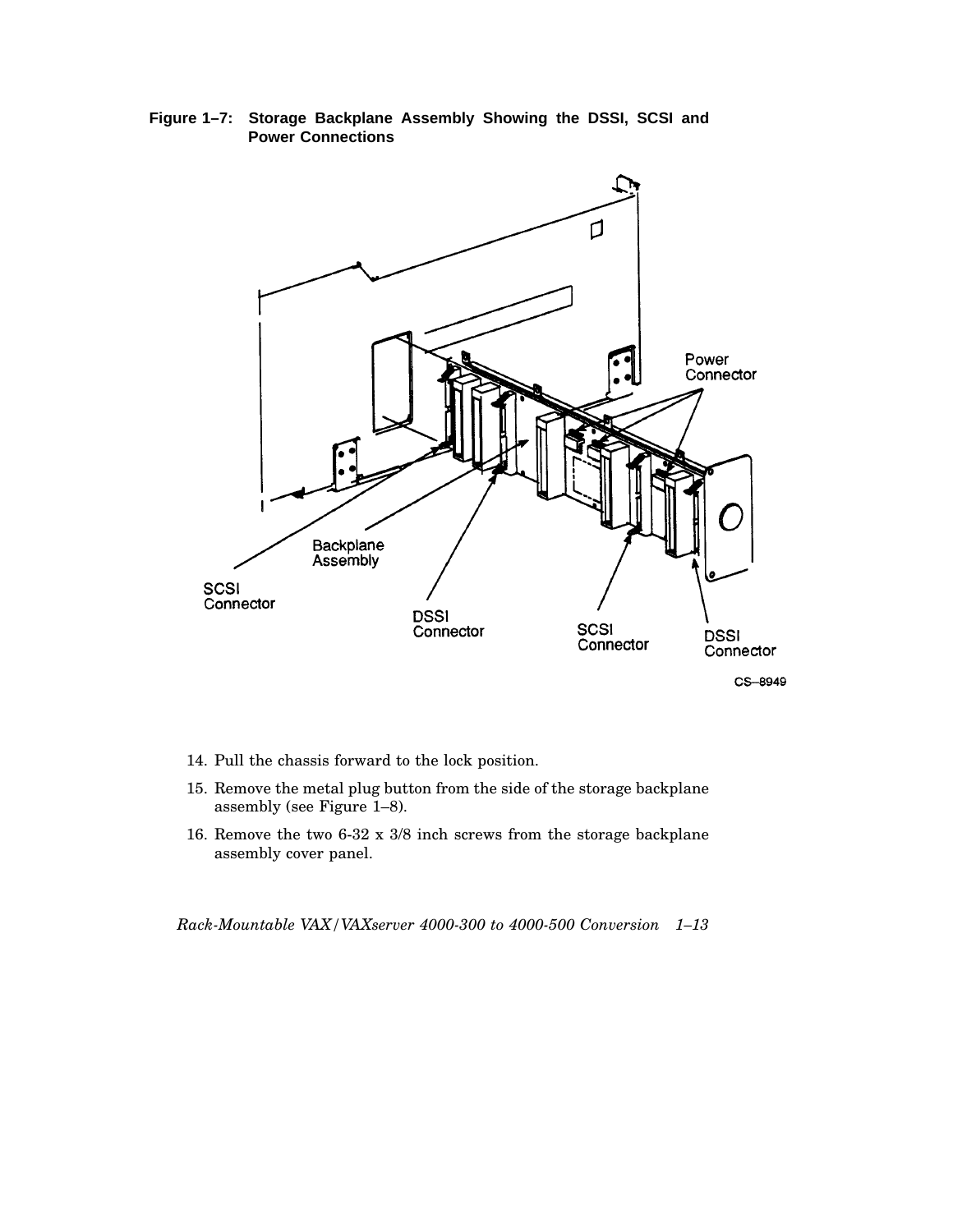17. Slide the storage backplane assembly through the opening in the chassis to your right (see Figure 1–8).

#### **Replacement Procedure**

To replace the storage backplane assembly, perform the reverse actions of the previous steps in reverse order.

#### **CAUTION**

**When installing the storage backplane assembly, be sure that the assembly is properly aligned to the rails. Also, ensure that all connector extractors are not interfering with the side of the chassis as the assembly is pushed in place.**

*1–14 Rack-Mountable VAX/VAXserver 4000-300 to 4000-500 Conversion*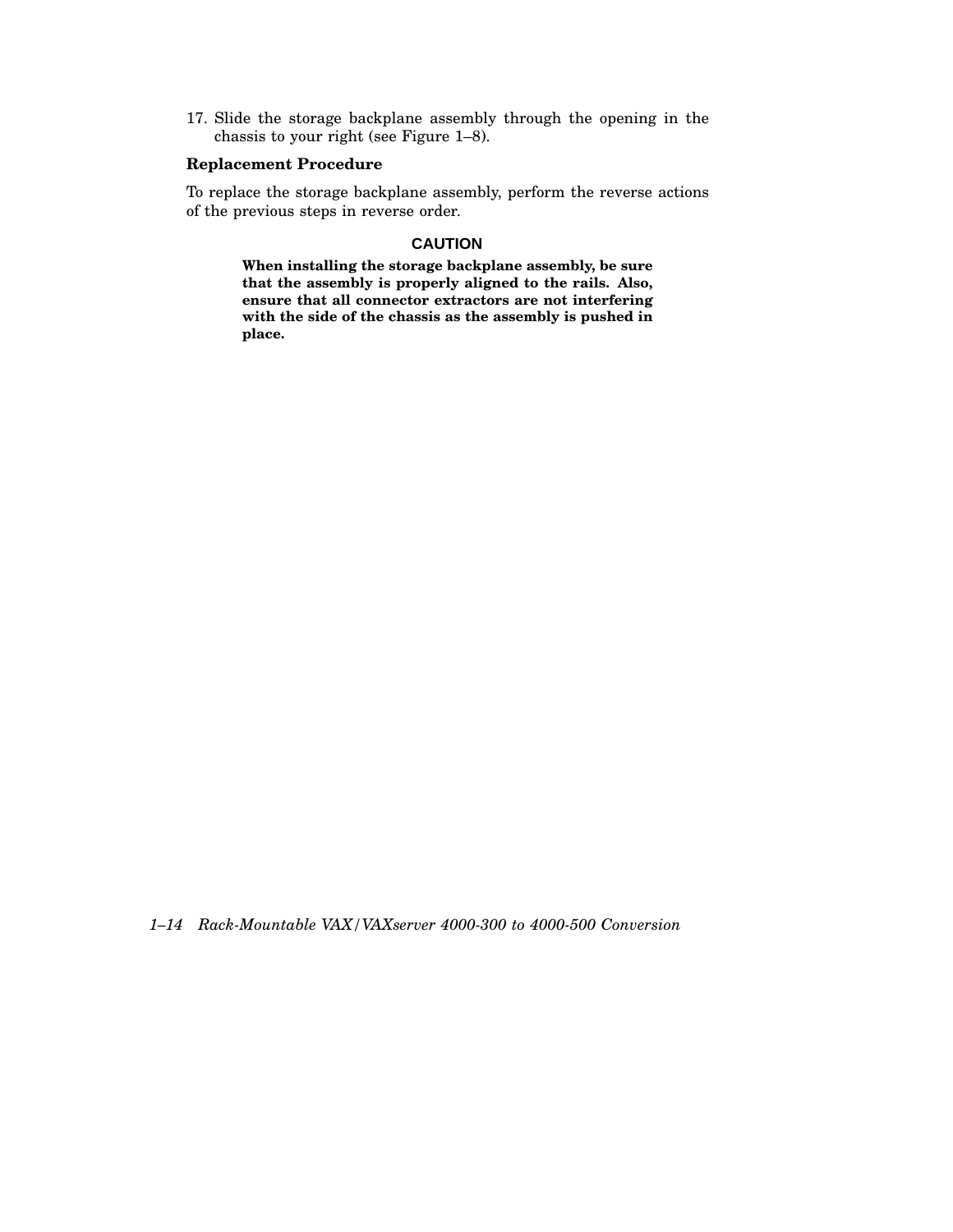



CS-8937

*Rack-Mountable VAX/VAXserver 4000-300 to 4000-500 Conversion 1–15*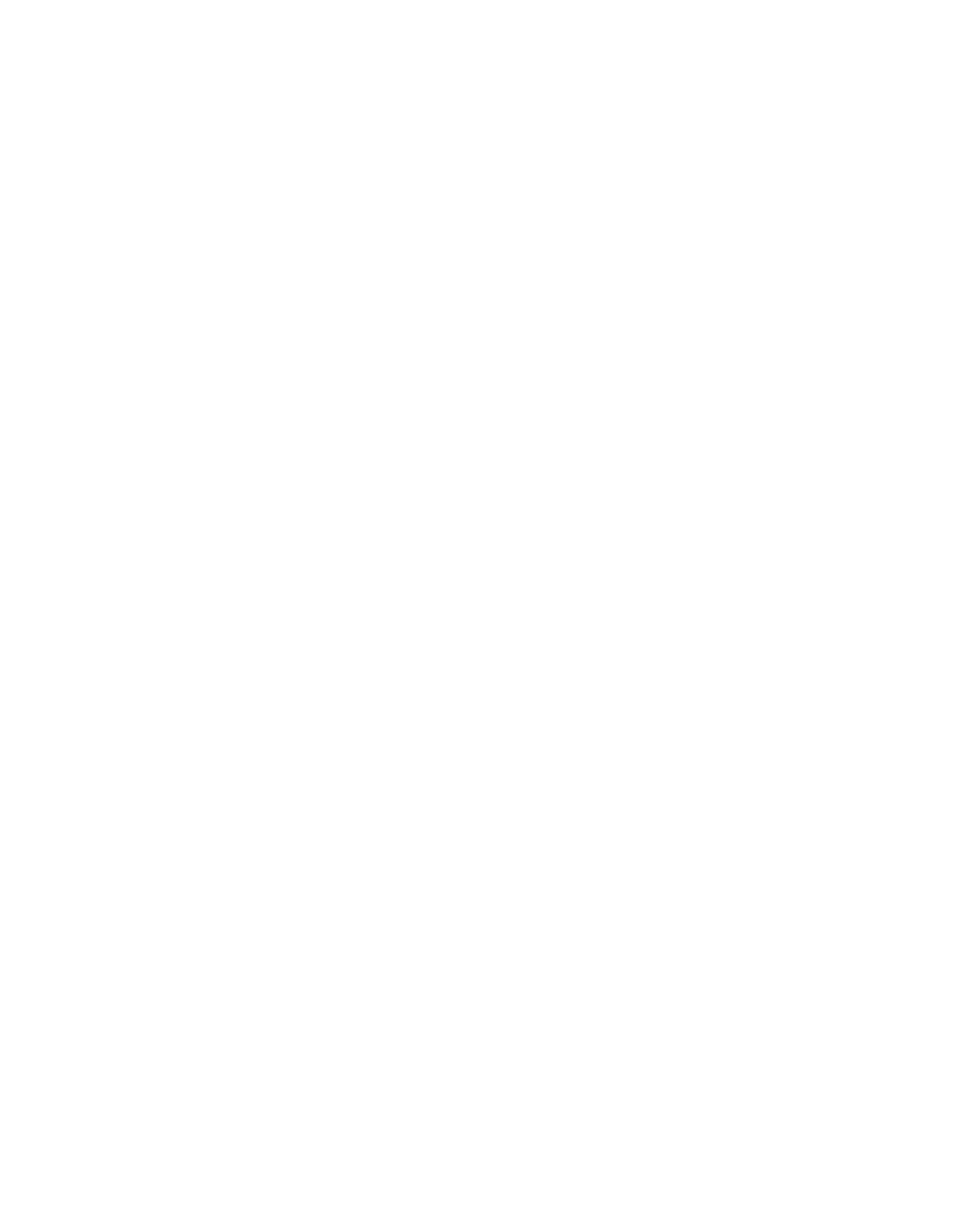# **Appendix A**

# **Mandatory Module Return Procedure and Forms**

The old CPU modules need to be returned to Digital. Digital Services personnel must ensure that the instructions to repackage and return the old CPU module to Digital are followed. The instructions apply only to U.S. area installations.

For installations outside the U.S. area, contact the local Digital office for return destination instructions.

## **A.1 Return Procedure**

- 1. Obtain the serial number of the system being upgraded. (Customer Administrative Services (CAS) cannot process the order without this serial number.)
- 2. Ensure that the serial number is on the Purchase Order.
- 3. Issue a hardcopy quotation to the customer, referencing the serial number, and state the following:

"Return of the replaced modules to Digital is a condition of sale for this upgrade. Failure to return the modules will result in a penalty charge. Installation of hardware by Digital Services personnel is required."

4. Pack the old modules using the packaging material set aside from the carton of the conversion kit (quad-height module box).

*Mandatory Module Return Procedure and Forms A–1*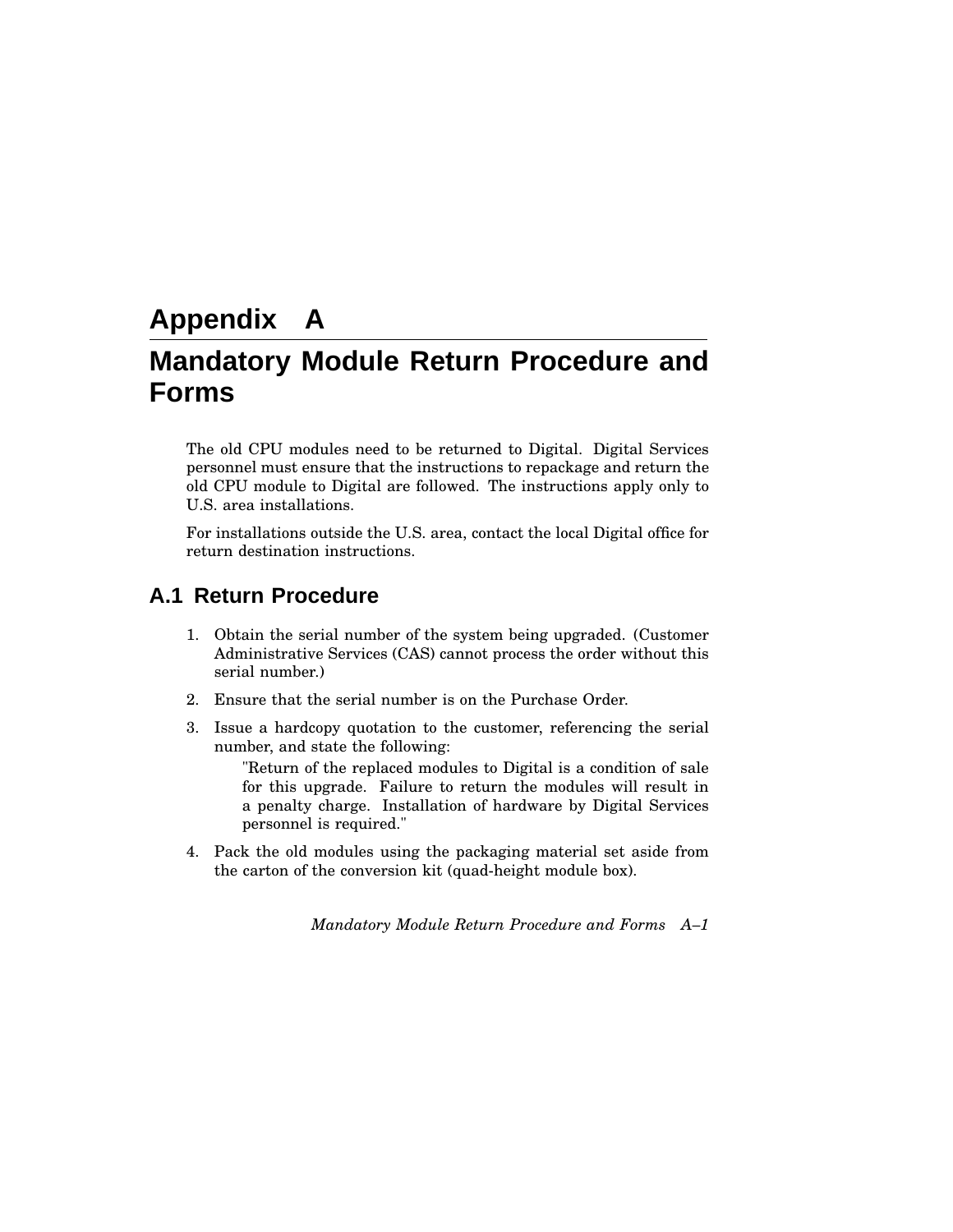Pack the modules first in the nickel-plated bag, then in the pink plastic wrapping, and finally in the box.

5. Complete the Digital Services Worksheet in Section A.2. It documents the work you performed.

Return the worksheet to your contract administrator at the branch office.

6. Contact your local Digital Customer Administrative Services (CAS) office to obtain information for the Installation Receipt and the Return Material Checklist in Section A.2. Section A.3 lists the CAS district offices and their phone numbers.

Ask the CAS representative for a return authorization (RA) number. CAS will contact the customer to arrange for carrier pickup and return of the module to Digital.

7. Complete both copies of the Installation Receipt.

The first copy is the customer's receipt. It shows that the installation was completed and that Digital Services contacted CAS.

Return the second copy to Digital Services along with the old modules to ensure that the customer does not incur a penalty charge.

8. Complete the Return Material Checklist.

Return the checklist with the old modules.

9. Place the self-adhesive mailing label on the module box you are returning.

Write the return authorization (RA) number in the space provided on the label.

10. Seal the box for shipment.

Refer questions regarding the return procedure to the local account representative.

#### **Note**

**Customers who do not return their old CPU modules will be charged a fee.**

#### *A–2 Mandatory Module Return Procedure and Forms*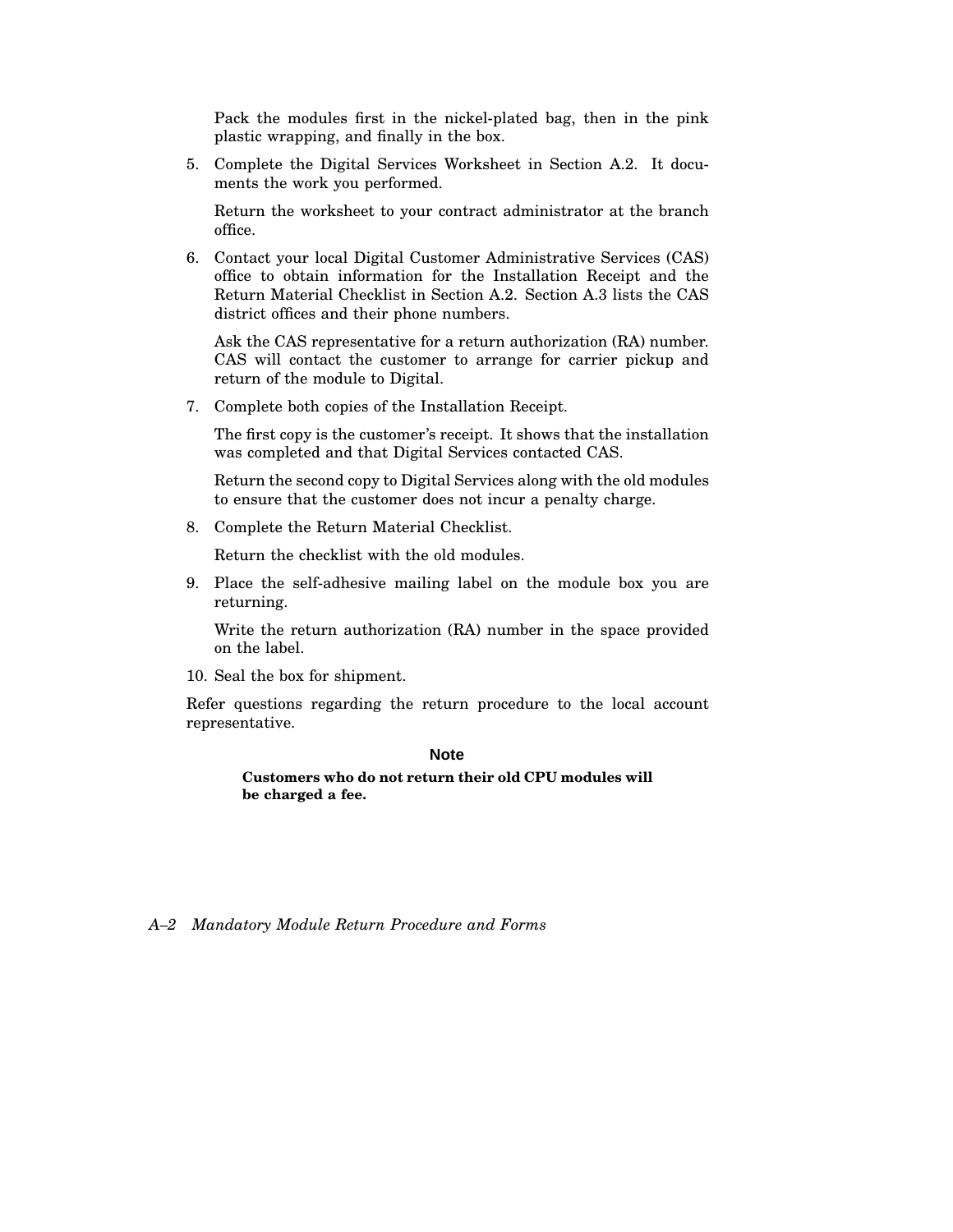# **A.2 Digital Forms**

This section contains the:

- Digital Services Worksheet
- Installation Receipt, Customer Copy
- Installation Receipt, Digital Services Copy
- Return Material Checklist

*Mandatory Module Return Procedure and Forms A–3*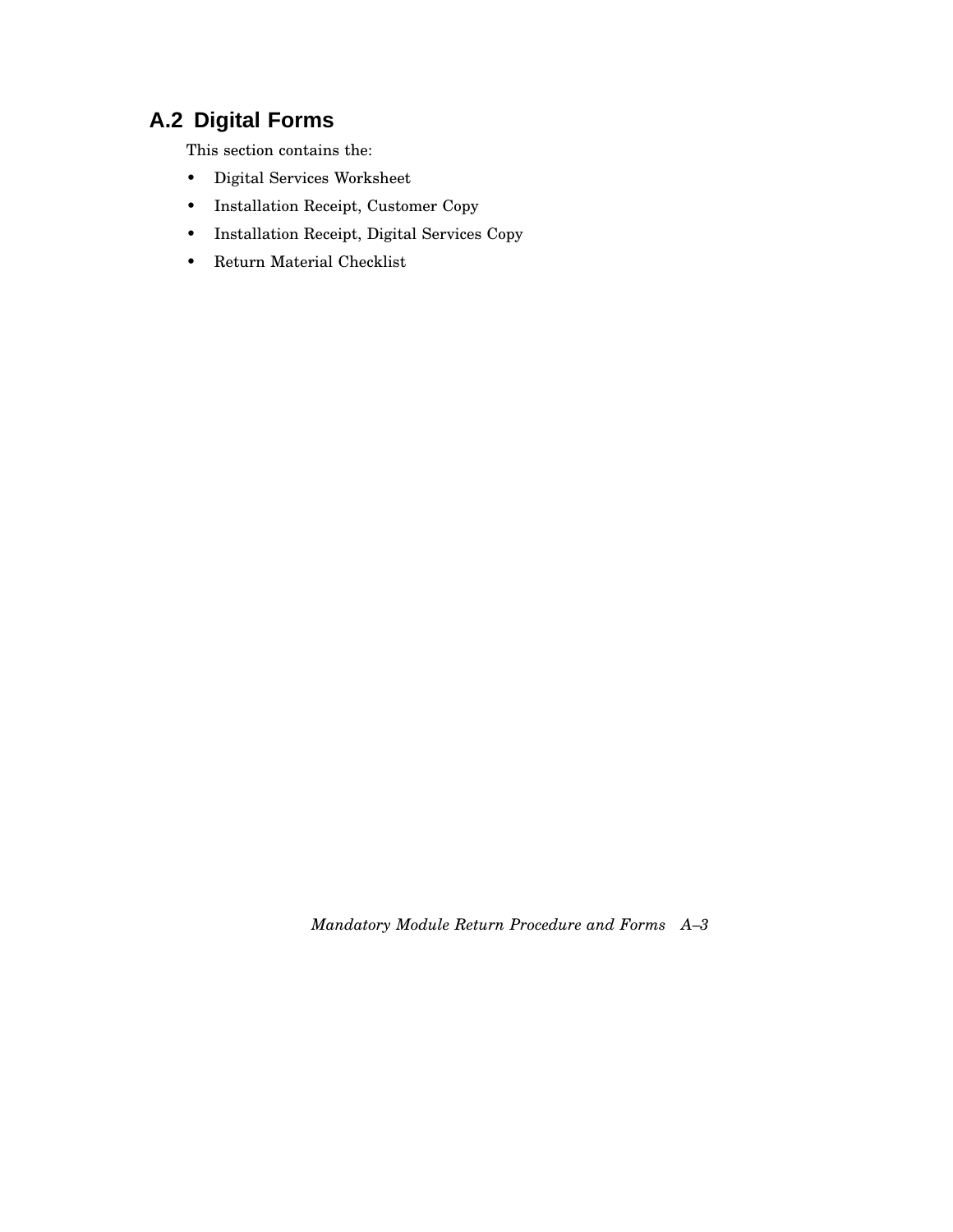A-4 Mandatory Module Return Procedure and Forms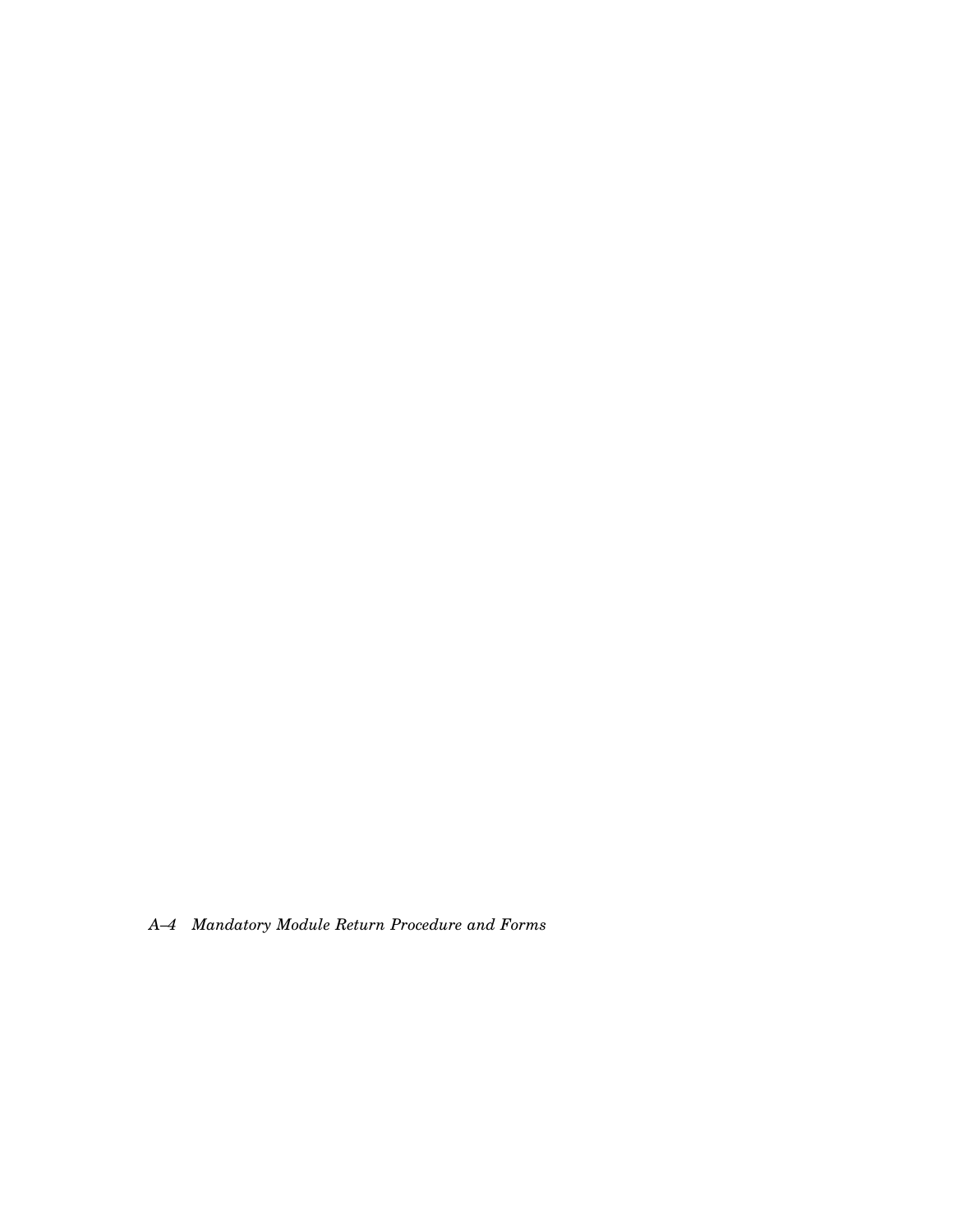## **Digital Services Worksheet**

This form acts as a verification of the work performed on the system and as a check on the procedures used. Please fill out this form and return it to your Contract Administrator for updating the customer's contract.

| System Serial Number:    |  |
|--------------------------|--|
|                          |  |
|                          |  |
|                          |  |
| New System Model Number: |  |
|                          |  |
|                          |  |
|                          |  |
|                          |  |
|                          |  |
|                          |  |
|                          |  |
|                          |  |

*Mandatory Module Return Procedure and Forms A–5*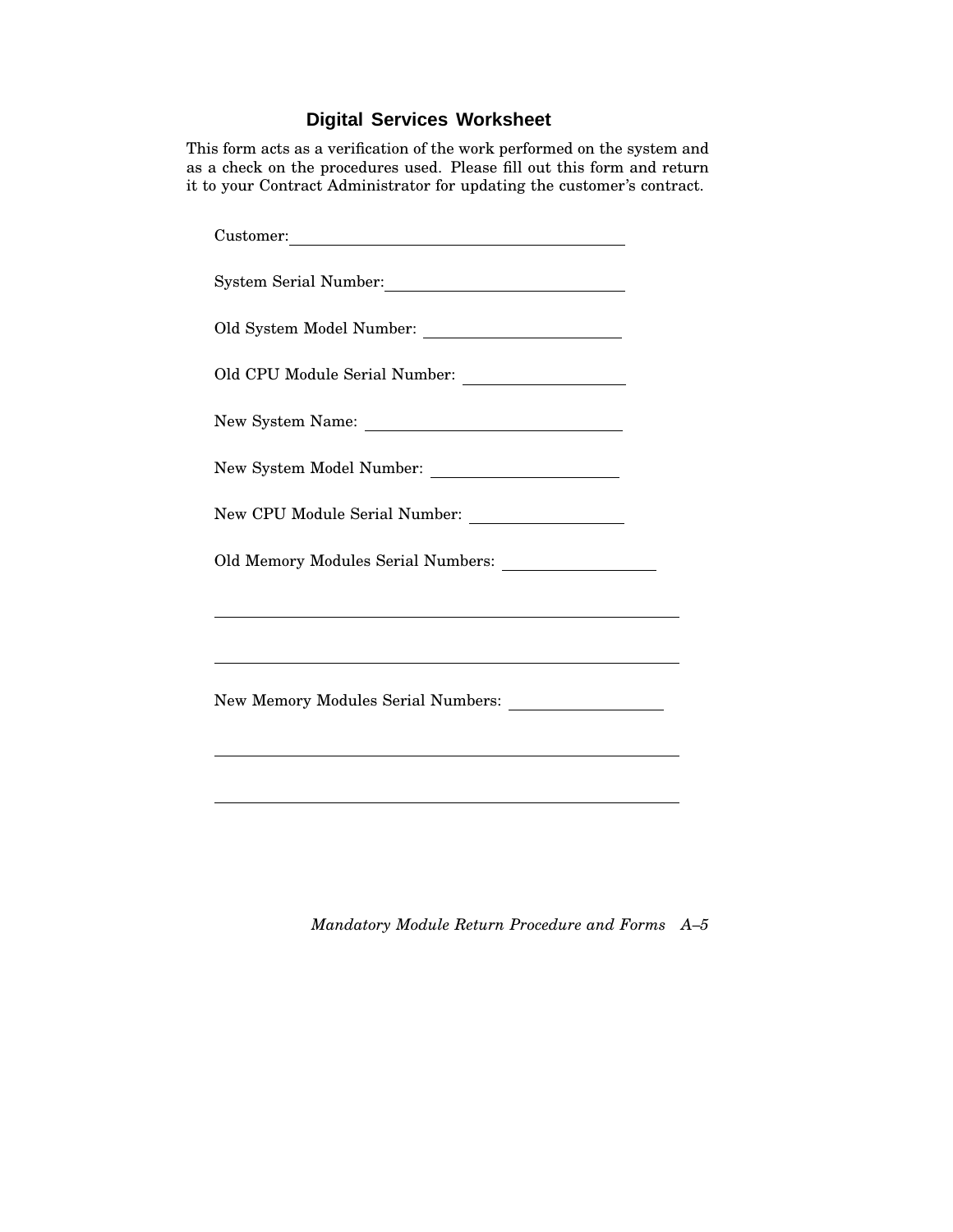A-6 Mandatory Module Return Procedure and Forms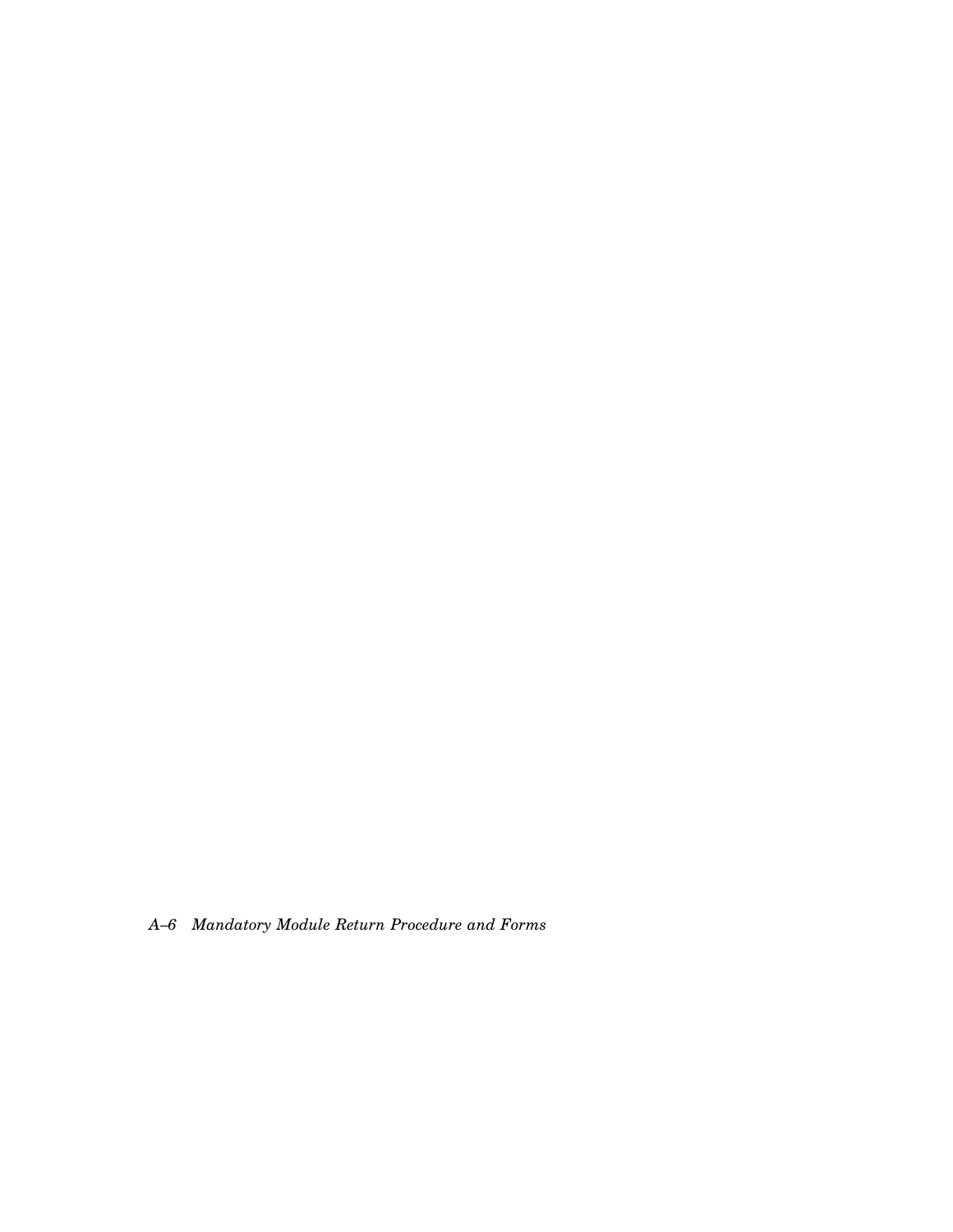### **Installation Receipt—Customer Copy**

**For the conversion of Rack-Mountable VAXserver 4000-300, and Rack-Mountable VAX/VAXserver 4000-300 to 4000-500.**

This form acts as a customer receipt and as verification for Digital Services that the 680XL-XX conversion kit was installed.

Digital Services: Complete both copies of this form. Then, give a copy to the customer and a copy to the local CAS office for filing with customer documents.

Customer: Digital will contact you within the next several days to arrange for package pickup and return. Keep this copy as your record of installation by Digital.

#### **Note**

**Contact the local CAS office to obtain the return authorization (RA) number. See Section A.3 for the closest CAS office. You should have the Digital order number available. Be sure to note the name of the person you speak with.** Name of CAS representative: Branch Office: will arrange for package pickup and return. Return Authorization (RA) Number: Digital Order Number: Old CPU Module Serial Number: Converted to: New CPU Module Serial Number: Installation was performed on this date: Module Packed for Return: Customer Name: Phone Number: Customer Signature: Digital Services Representative Signature:

*Mandatory Module Return Procedure and Forms A–7*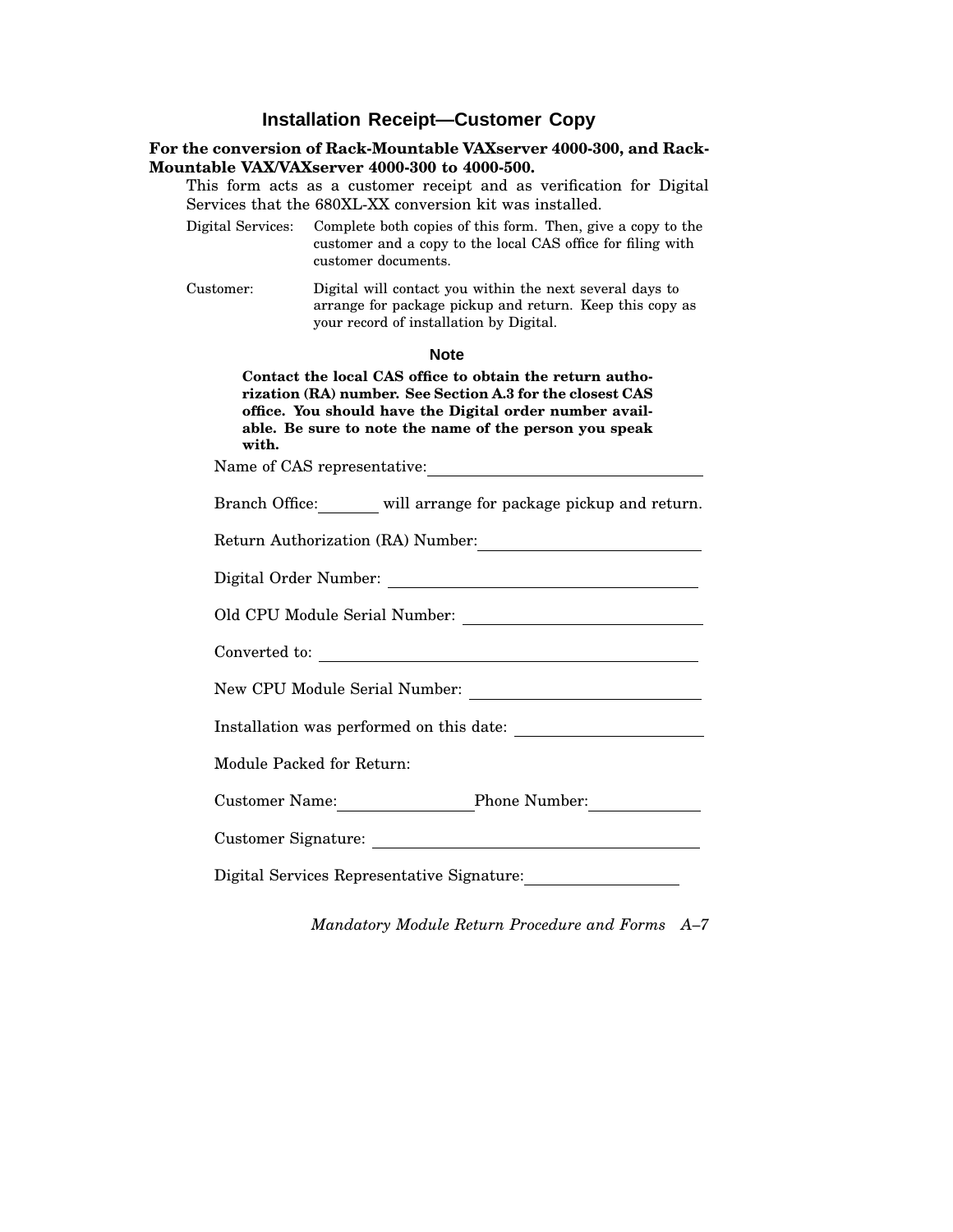A-8 Mandatory Module Return Procedure and Forms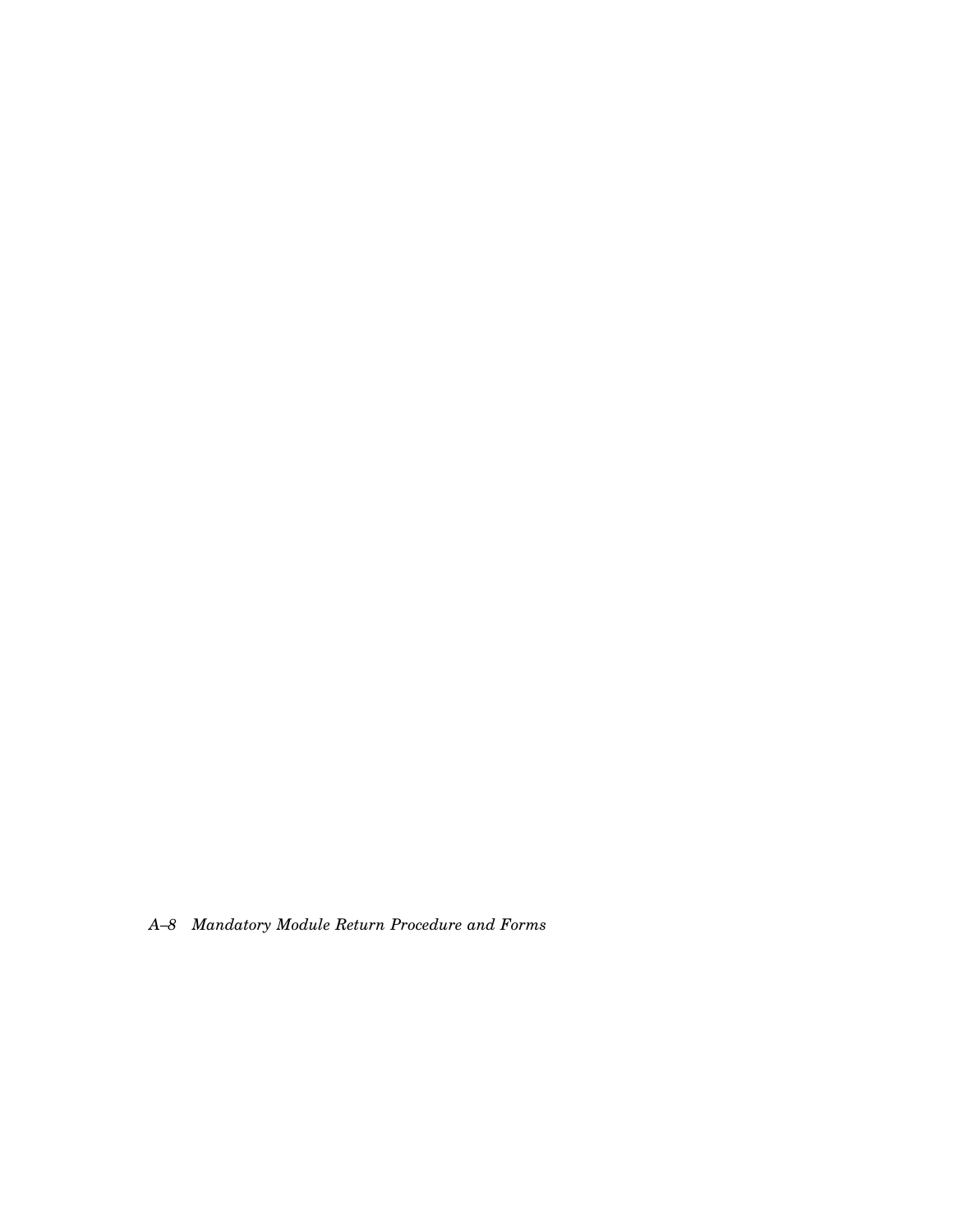### **Installation Receipt—Digital Services Copy**

**For the conversion of Rack-Mountable VAXserver 4000-300, and Rack-Mountable VAX/VAXserver 4000-300 to 4000-500.**

This form acts as a customer receipt and as verification for Digital Services that the 680XL-XX conversion kit was installed.

Digital Services: Complete both copies of this form. Then, give a copy to the customer and a copy to the local CAS office for filing with customer documents.

Customer: Digital will contact you within the next several days to arrange for package pickup and return. Keep this copy as your record of installation by Digital.

#### **Note**

**Contact the local CAS office to obtain the return authorization (RA) number. See Section A.3 for the closest CAS office. You should have the Digital order number available. Be sure to note the name of the person you speak with.** Name of CAS representative: Branch Office: will arrange for package pickup and return. Return Authorization (RA) Number: Digital Order Number: Old CPU Module Serial Number: Converted to: New CPU Module Serial Number: Installation was performed on this date: Module Packed for Return: Customer Name: Phone Number: Customer Signature: Digital Services Representative Signature:

*Mandatory Module Return Procedure and Forms A–9*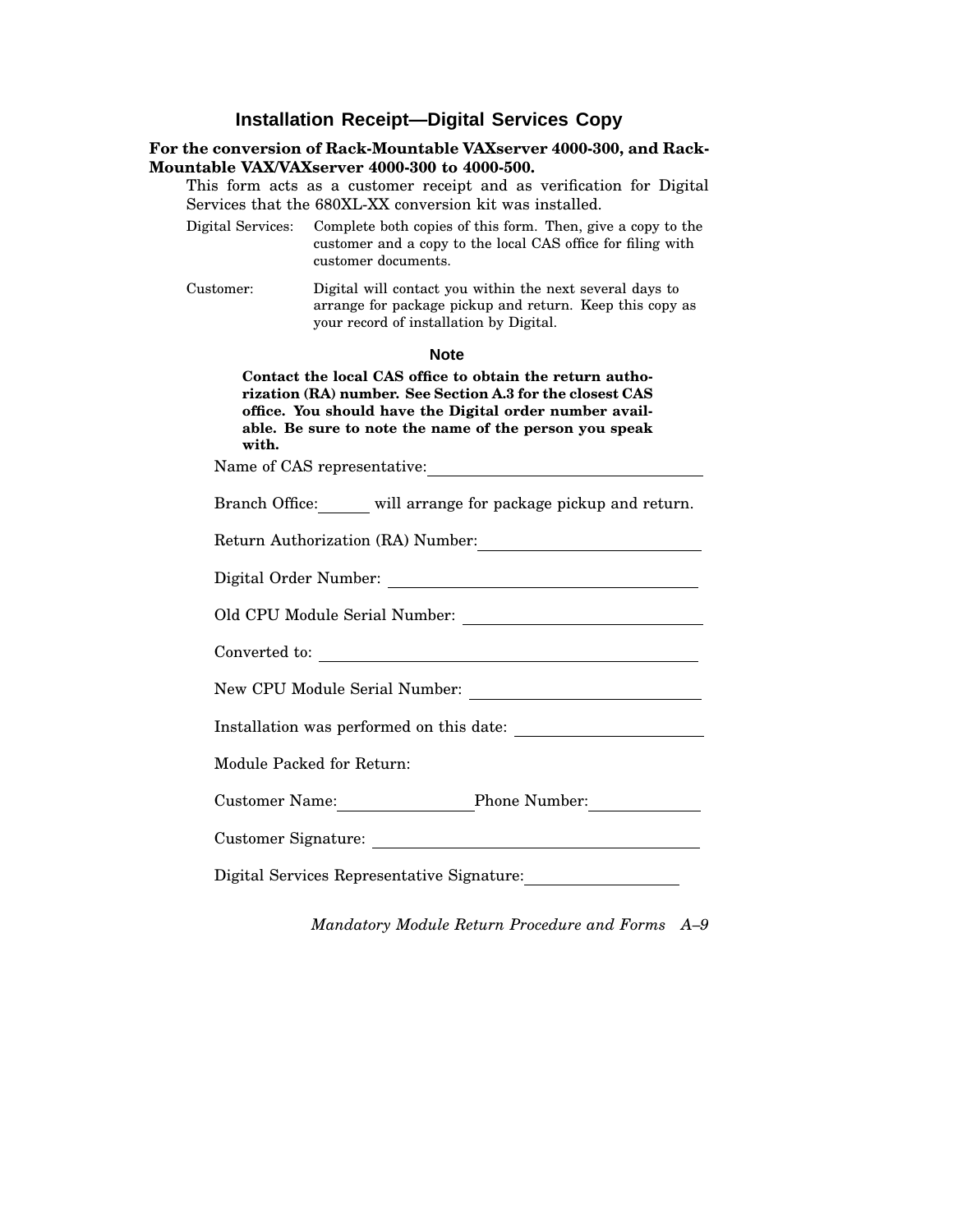A-10 Mandatory Module Return Procedure and Forms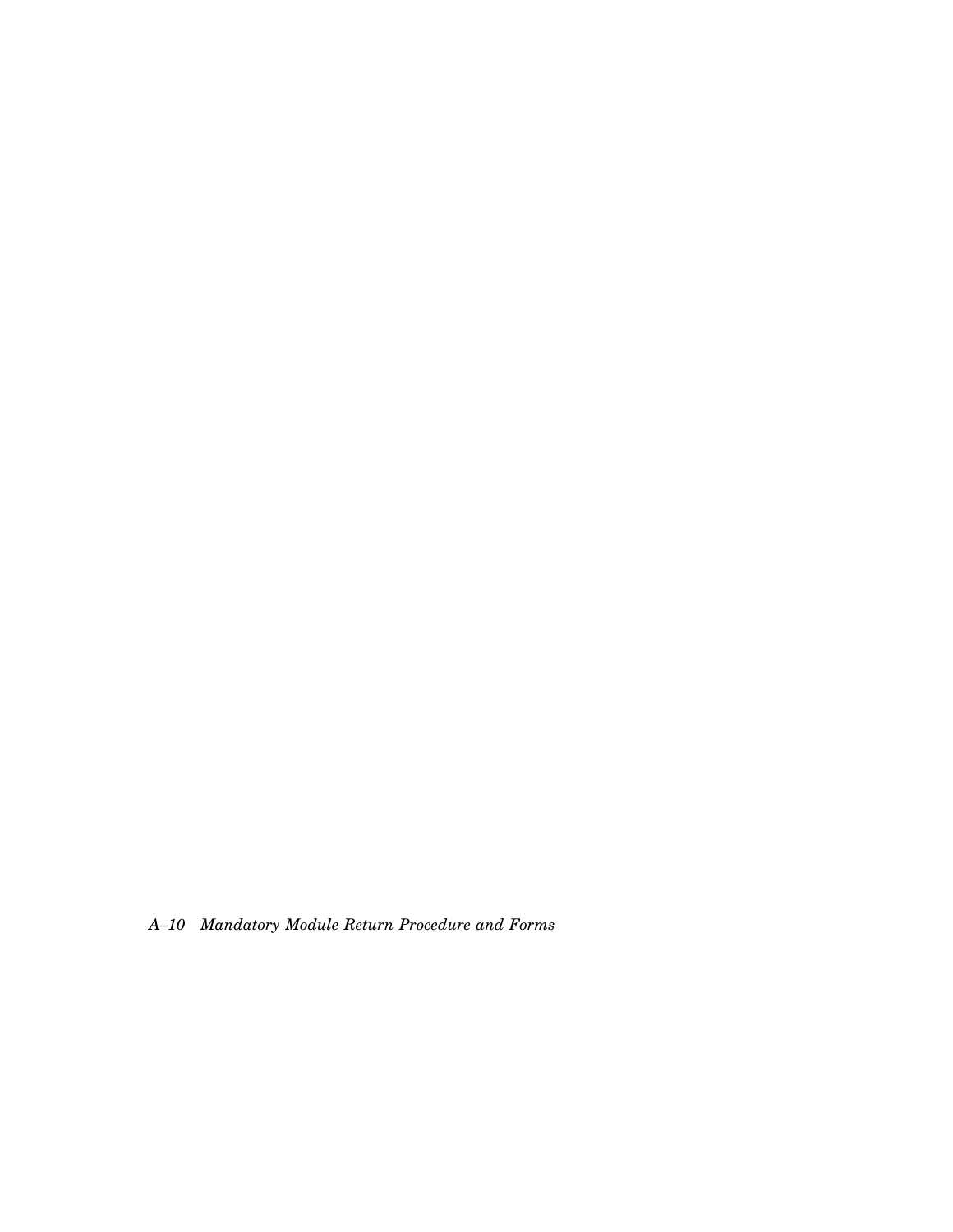## **Return Material Checklist**

### **For the conversion of Rack-Mountable VAXserver 4000-300, and Rack-Mountable VAX/VAXserver 4000-300 to 4000-500.**

This form must be filled out and returned with the old modules to ensure that the customer does not incur a penalty charge.

| Return Authorization (RA) Number: |
|-----------------------------------|
| Digital Order Number:             |
| Customer Name:                    |
| <b>Customer Address:</b>          |
|                                   |
|                                   |
| <b>Customer Contact:</b>          |

**\*\*\*\*\*\*\*\*\* Include This Form With Your Module Return\*\*\*\*\*\*\*\*\***

*Mandatory Module Return Procedure and Forms A–11*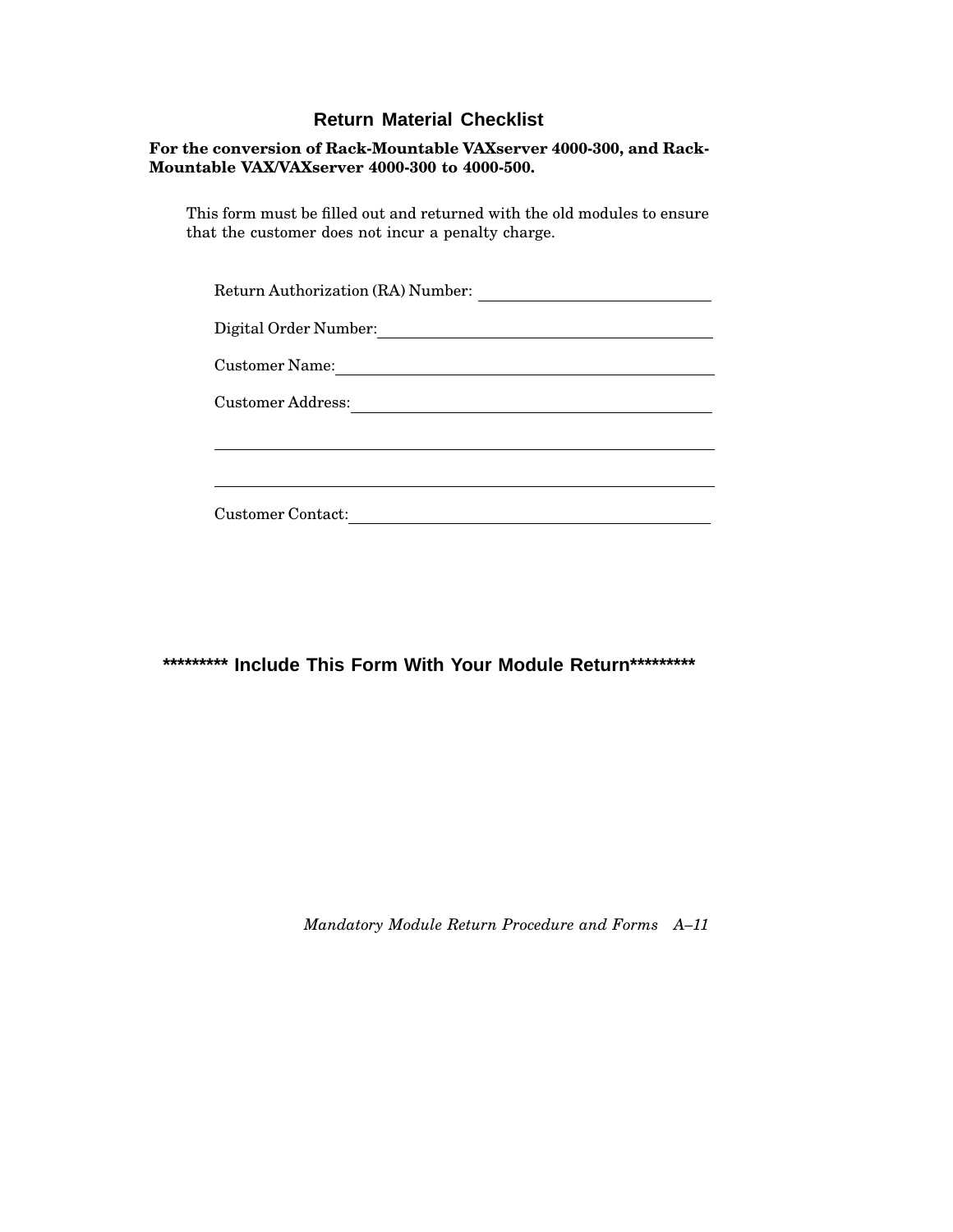A-12 Mandatory Module Return Procedure and Forms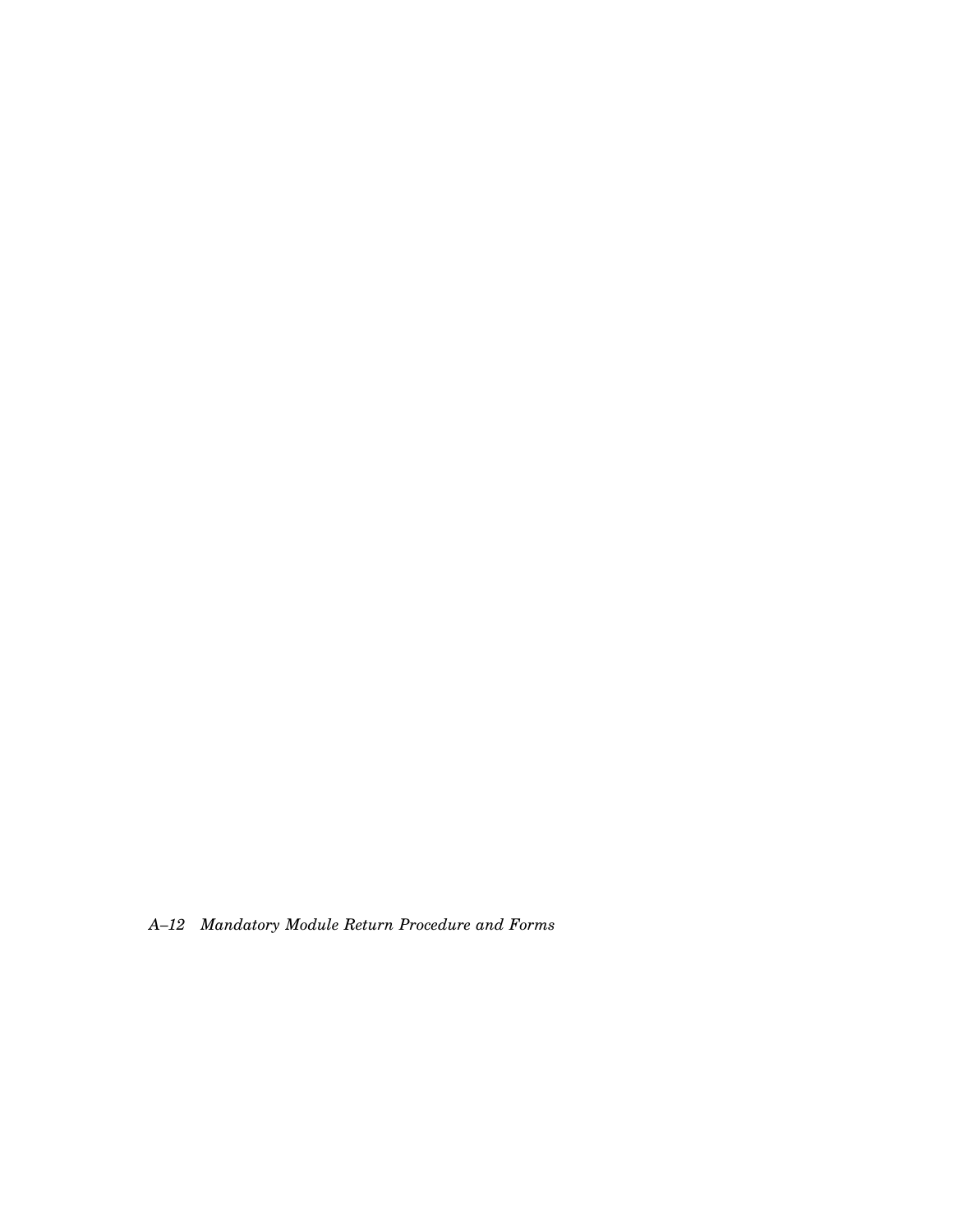|                | A.3 Customer Administrative Services (CAS) District |  |  |
|----------------|-----------------------------------------------------|--|--|
| <b>Offices</b> |                                                     |  |  |

| Name, Location                             | <b>Phone Number</b> |
|--------------------------------------------|---------------------|
| Allegheny District, Pittsburgh             | $(412)$ 244-7410    |
| Carolinas District, Columbia               | $(803)$ 798-6477    |
| Chicago District, Chicago                  | $(312) 806 - 2478$  |
| Connecticut District, Meriden              | $(203) 634 - 5325$  |
| CSS District, Nashua                       | $(603) 884 - 6549$  |
| DECdirect District, Nashua                 | $(603) 884 - 9115$  |
| Florida District, Tampa                    | $(813) 882 - 6822$  |
| Greater Boston District, Waltham           | $(617)$ 895-5455    |
| Great Lakes District, Detroit              | $(313)$ 344–2285    |
| Los Angeles District, Culver City          | $(213)$ 417-4232    |
| Midsouth District, Memphis                 | $(901) 761 - 6712$  |
| New England District, Bedford              | $(603)$ 472-6061    |
| New Jersey Commercial District, Piscataway | $(201)$ 562-4728    |
| New Jersey Financial District, New York    | $(212)$ 714-2648    |
| New York Financial District, New York      | $(212)$ 714–2648    |
| New York Suburban District, Tarrytown      | $(914) 524 - 5284$  |
| North Central District, Minneapolis        | $(612) 851 - 2225$  |
| North Texas/Oklahoma District, Dallas      | $(214)$ 404–6135    |
| Northwest District, Bellevue               | $(206)$ 462-2540    |
| Ohio Valley District, Cincinnati           | $(513)$ 984-7739    |
| Philadelphia District, Blue Bell           | $(215) 834 - 4115$  |
| Rocky Mountain District, Englewood         | $(303) 649 - 3073$  |
| Santa Clara District, Santa Clara          | $(408)$ 496-4274    |
| Southeast District, Atlanta                | $(404)$ 257-2282    |

## *Mandatory Module Return Procedure and Forms A–13*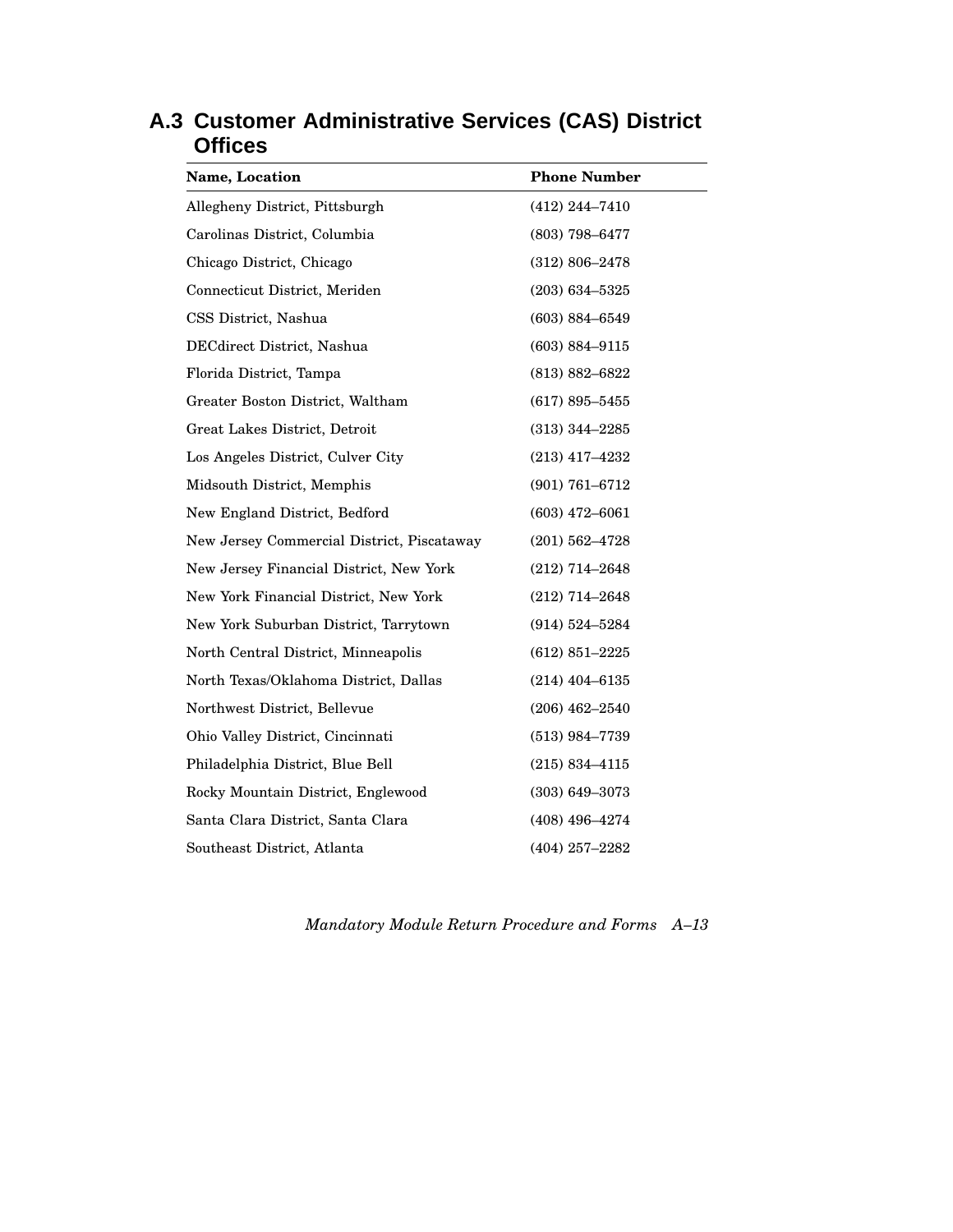| <b>Name, Location</b>                      | <b>Phone Number</b> |
|--------------------------------------------|---------------------|
| Southern California District, Costa Mesa   | $(714)$ 850-7606    |
| South Texas District, Houston              | $(713)$ 953-3918    |
| Southwest District, Tempe                  | $(602)$ 894-4747    |
| Upstate New York District, Rochester       | $(716)$ 385-7152    |
| U.S. Distribution/Sales District, Marlboro | $(508)$ 480-4259    |
| Virginia District, Landover                | $(301)$ 306-2566    |
| Washington DC District, Landover           | $(301)$ 459-2890    |
| Washington DC District, FDA Landover       | $(301)$ 459–2292    |

*A–14 Mandatory Module Return Procedure and Forms*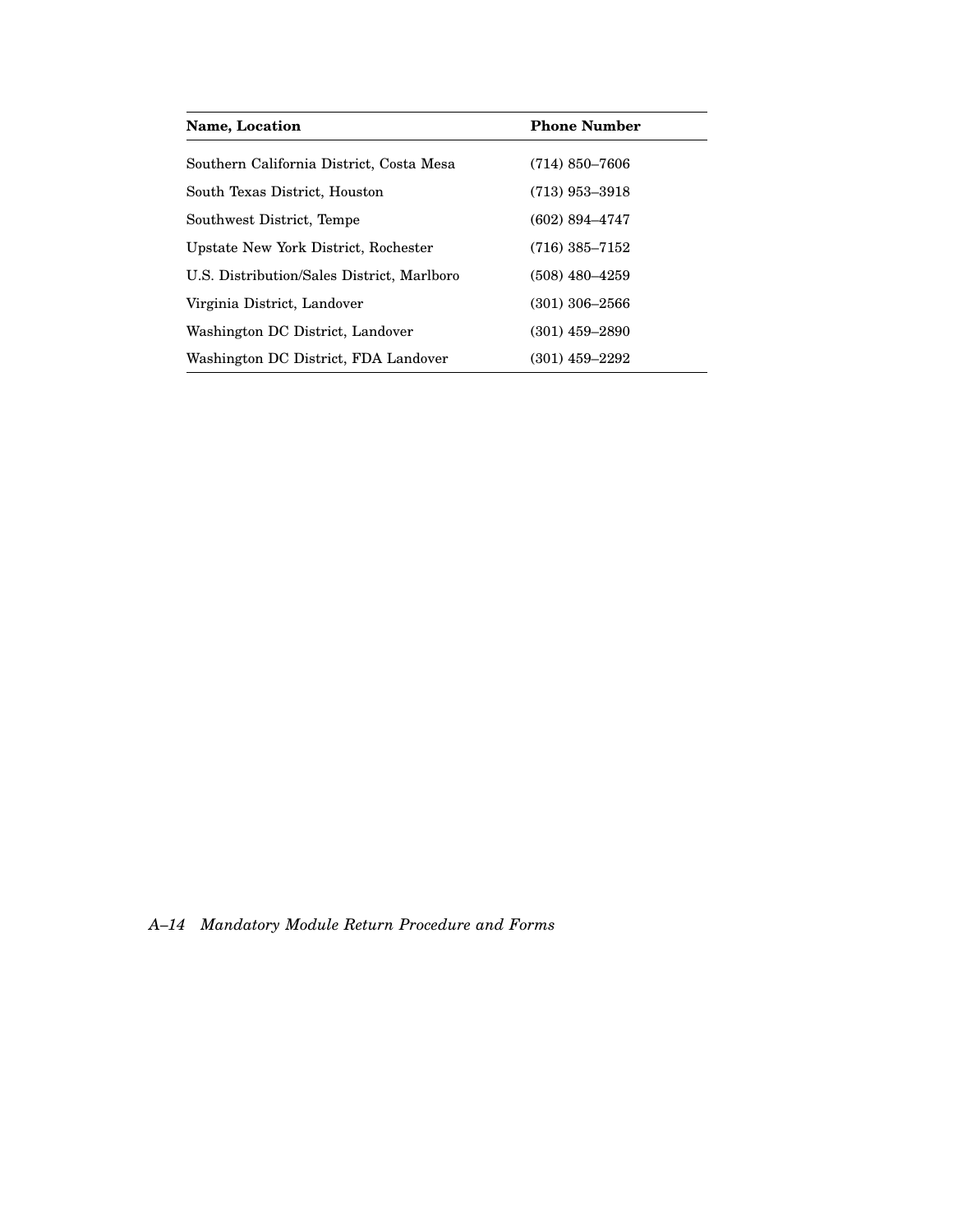# **Index**

# C

CAS district offices, A–13 Checklist, return material, A–11 Conversion kits unpacking 680XL, 1–2 680XL–XX installation, 1–5

## D

Digital Services worksheet, A–5 District offices, CAS, A–13

## F

Forms, A–1, A–3 Digital Services worksheet, A–5 installation receipt, customer copy, A–7 installation receipt, Digital Services copy, A–9 procedure, A–1 return material checklist, A–11

### I

Installation 680XL–XX conversion kit, 1–5 Installation receipt customer copy, A–7 Digital Services copy, A–9

## K

Kit Contents 680XL–XX, 1–3

## M

Mandatory Module return procedure and forms, A–1 Mandatory Return procedure, A–1 Material checklist, return, A–11

## O

Offices, CAS district, A–13

## R

Receipt, installation customer copy, A–7 Digital Services copy, A–9 Return material checklist, A–11

## U

Unpacking 680XL–XX conversion kit, 1–2

*Index–1*